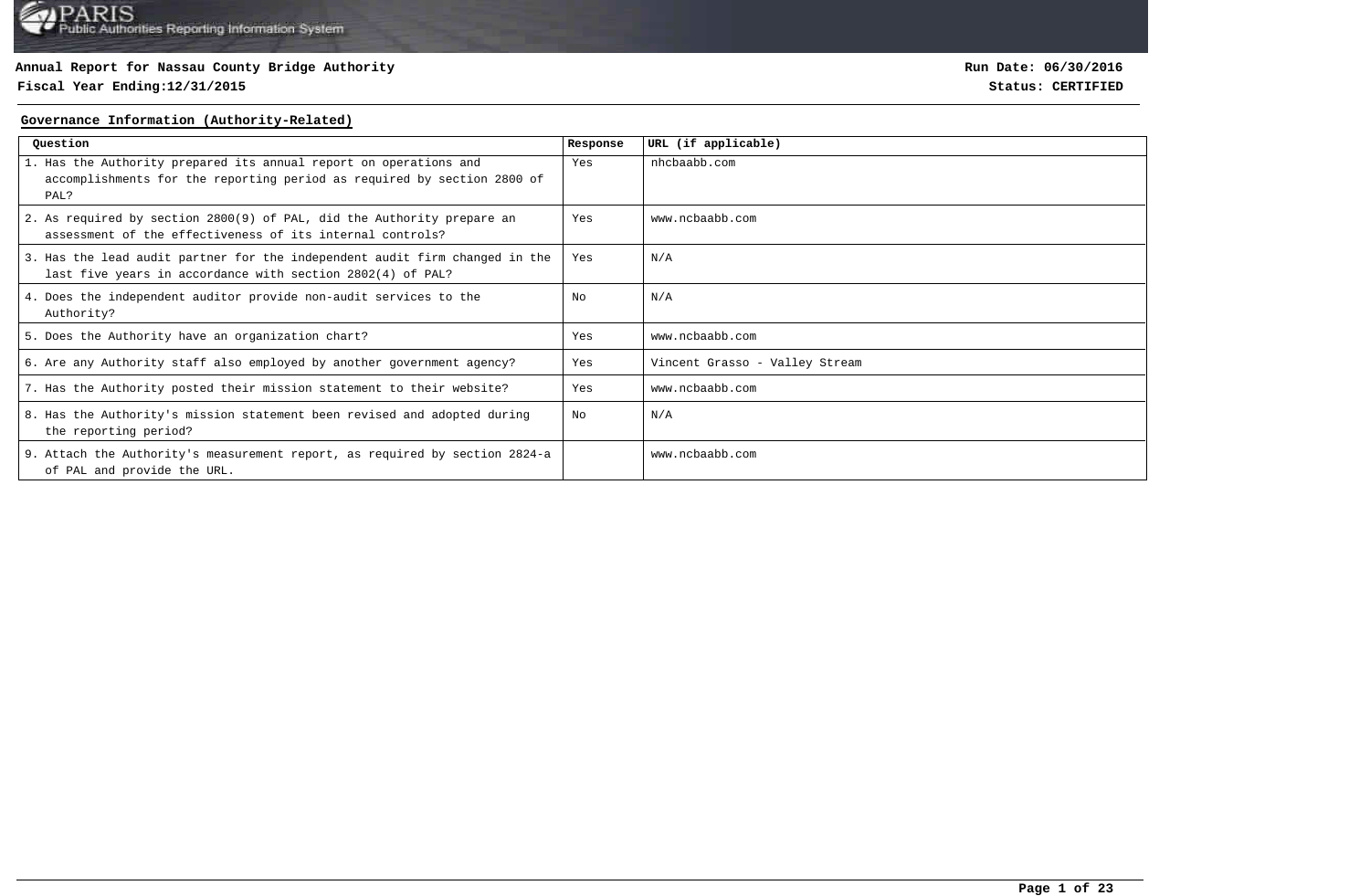**Fiscal Year Ending:12/31/2015 Status: CERTIFIED**

## **Governance Information (Board-Related)**

| Question                                                                                                                                               | Response | <b>URL</b>      |
|--------------------------------------------------------------------------------------------------------------------------------------------------------|----------|-----------------|
| 1. Has the Board established a Governance Committee in accordance with Section<br>2824(7) of PAL?                                                      | Yes      | N/A             |
| 2. Has the Board established an Audit Committee in accordance with Section 2824(4)<br>of PAL?                                                          | Yes      | N/A             |
| 3. Has the Board established Finance Committee in accordance with Section 2824(8)<br>of PAL?                                                           | Yes      | N/A             |
| 4. Provide a URL link where a list of Board committees can be found (including the<br>name of the committee and the date established):                 |          | www.ncbaabb.com |
| 5. Does the majority of the Board meet the independence requirements of Section<br>2825(2) of PAL?                                                     | Yes      | N/A             |
| 6. Provide a URL link to the minutes of the Board and committee meetings held<br>during the covered fiscal year                                        |          | www.ncbaabb.com |
| 7. Has the Board adopted bylaws and made them available to Board members and staff? Yes                                                                |          | www.ncbaabb.com |
| 8. Has the Board adopted a code of ethics for Board members and staff?                                                                                 | Yes      | www.ncbaabb.com |
| 9. Does the Board review and monitor the Authority's implementation of financial<br>and management controls?                                           | Yes      | N/A             |
| 10. Does the Board execute direct oversight of the CEO and management in accordance<br>with Section 2824(1) of PAL?                                    | Yes      | N/A             |
| 11. Has the Board adopted policies for the following in accordance with Section<br>2824(1) of PAL?                                                     |          |                 |
| Salary and Compensation                                                                                                                                | Yes      | N/A             |
| Time and Attendance                                                                                                                                    | Yes      | N/A             |
| Whistleblower Protection                                                                                                                               | Yes      | N/A             |
| Defense and Indemnification of Board Members                                                                                                           | Yes      | N/A             |
| 12. Has the Board adopted a policy prohibiting the extension of credit to Board<br>members and staff in accordance with Section 2824(5) of PAL?        | Yes      | N/A             |
| 13. Are the Authority's Board members, officers, and staff required to submit<br>financial disclosure forms in accordance with Section 2825(3) of PAL? | Yes      | N/A             |
| 14. Was a performance evaluation of the board completed?                                                                                               | Yes      | N/A             |
| 15. Was compensation paid by the Authority made in accordance with employee or union Yes<br>contracts?                                                 |          | N/A             |
| 16. Has the board adopted a conditional/additional compensation policy governing all Yes<br>employees?                                                 |          | www.ncbaabb.com |
|                                                                                                                                                        |          |                 |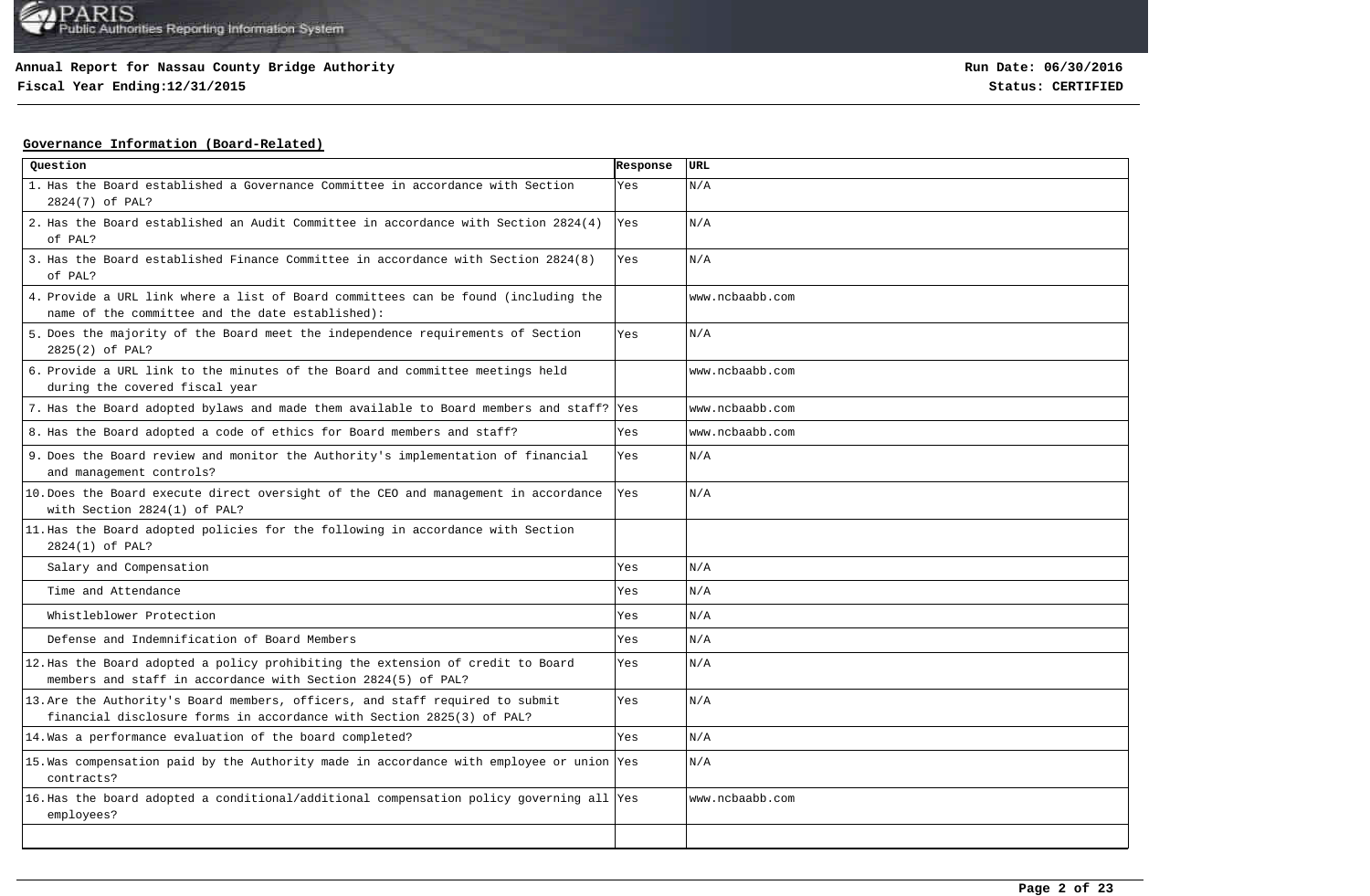## **Annual Report for Nassau County Bridge Authority**

**Fiscal Year Ending:12/31/2015 Status: CERTIFIED**

| Board of Directors Listing                                                                               |                    |                                                                                                          |                 |
|----------------------------------------------------------------------------------------------------------|--------------------|----------------------------------------------------------------------------------------------------------|-----------------|
| Name                                                                                                     | Maidenbaum, Shalom | Name                                                                                                     | Hartstein, Alan |
| Chair of the Board                                                                                       | No                 | Chair of the Board                                                                                       | No              |
| If yes, Chair Designated by.                                                                             |                    | If yes, Chair Designated by.                                                                             |                 |
| Term Start Date                                                                                          | 01/01/2004         | Term Start Date                                                                                          | 12/13/2013      |
| Term Expiration Date                                                                                     | 12/31/2016         | Term Expiration Date                                                                                     | 12/31/2015      |
| Title                                                                                                    |                    | Title                                                                                                    |                 |
| Has the Board member appointed<br>a designee?                                                            |                    | Has the Board member appointed<br>a designee?                                                            |                 |
| Designee Name                                                                                            |                    | Designee Name                                                                                            |                 |
| Ex-officio                                                                                               | No                 | Ex-officio                                                                                               | No              |
| Nominated By                                                                                             | Local              | Nominated By                                                                                             | Local           |
| Appointed By                                                                                             | Local              | Appointed By                                                                                             | Local           |
| Confirmed by Senate?                                                                                     | No                 | Confirmed by Senate?                                                                                     |                 |
| Has the Board member/designee<br>signed the acknowledgement of<br>fiduciary duty?                        | Yes                | Has the Board member/designee<br>signed the acknowledgement of<br>fiduciary duty?                        | Yes             |
| Complied with training<br>requirement of<br>Section 2824?                                                | Yes                | Complied with training<br>requirement of<br>Section 2824?                                                | No              |
| Does the Board<br>member/designee also hold an<br>elected or appointed State gove                        | No                 | Does the Board<br>member/designee also hold an<br>elected or appointed State gove                        | No              |
| Does the Board<br>member/designee also hold an<br>elected or appointed municipal<br>government position? | No                 | Does the Board<br>member/designee also hold an<br>elected or appointed municipal<br>government position? | No              |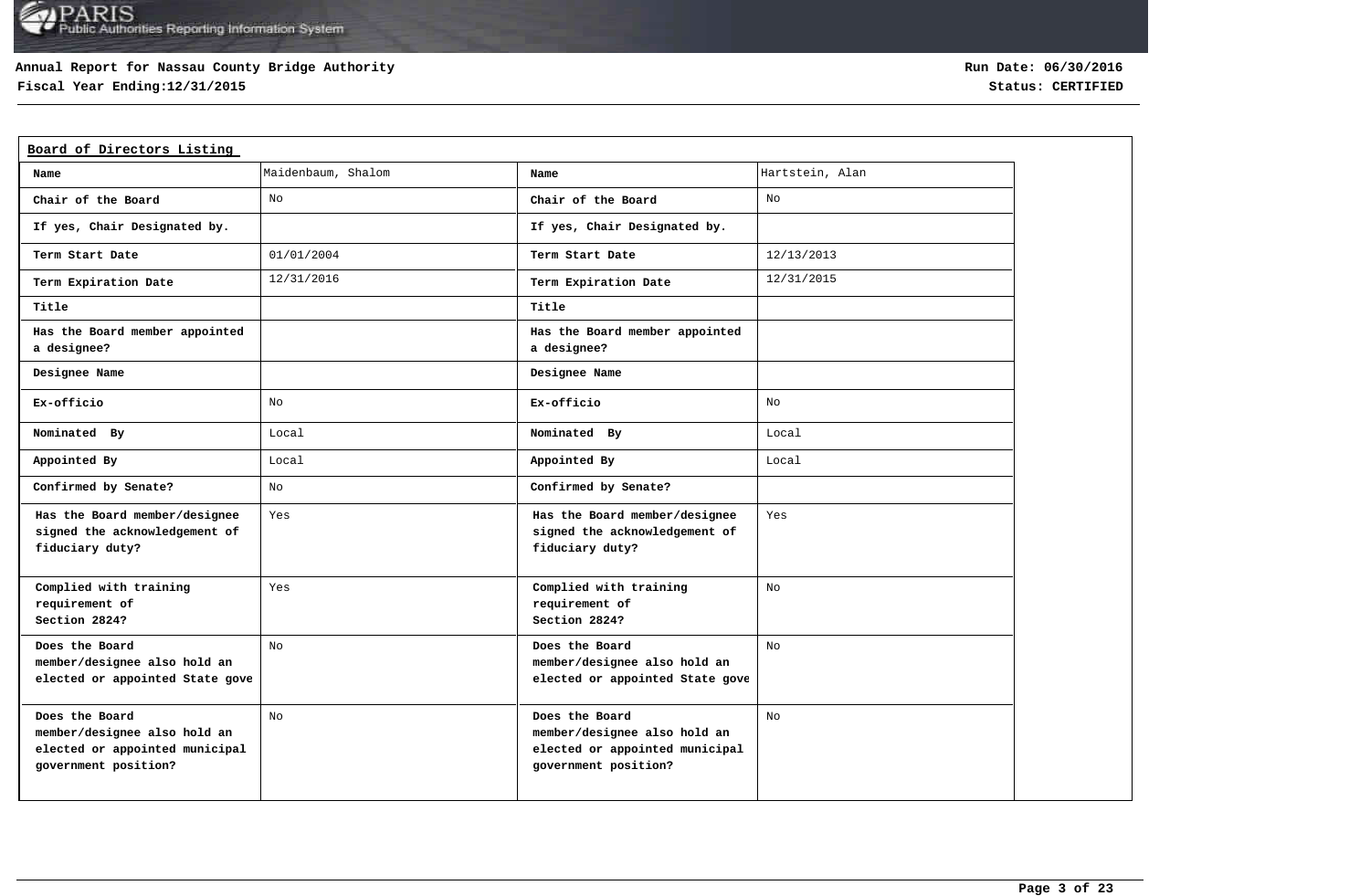## **Annual Report for Nassau County Bridge Authority**

**Fiscal Year Ending:12/31/2015 Status: CERTIFIED**

| Board of Directors Listing                                                                               |                  |                                                                                                          |                   |
|----------------------------------------------------------------------------------------------------------|------------------|----------------------------------------------------------------------------------------------------------|-------------------|
| Name                                                                                                     | Vilardi, James J | Name                                                                                                     | Rosenthal, Russel |
| Chair of the Board                                                                                       | Yes              | Chair of the Board                                                                                       | No                |
| If yes, Chair Designated by.                                                                             | Elected by Board | If yes, Chair Designated by.                                                                             |                   |
| Term Start Date                                                                                          | 01/01/2009       | Term Start Date                                                                                          | 12/01/2009        |
| Term Expiration Date                                                                                     | 12/31/2014       | Term Expiration Date                                                                                     | 12/31/2015        |
| Title                                                                                                    |                  | Title                                                                                                    |                   |
| Has the Board member appointed<br>a designee?                                                            |                  | Has the Board member appointed<br>a designee?                                                            |                   |
| Designee Name                                                                                            |                  | Designee Name                                                                                            |                   |
| Ex-officio                                                                                               | No               | Ex-officio                                                                                               | No                |
| Nominated By                                                                                             | Local            | Nominated By                                                                                             | Local             |
| Appointed By                                                                                             | Local            | Appointed By                                                                                             | Local             |
| Confirmed by Senate?                                                                                     |                  | Confirmed by Senate?                                                                                     |                   |
| Has the Board member/designee<br>signed the acknowledgement of<br>fiduciary duty?                        | Yes              | Has the Board member/designee<br>signed the acknowledgement of<br>fiduciary duty?                        | Yes               |
| Complied with training<br>requirement of<br>Section 2824?                                                | No               | Complied with training<br>requirement of<br>Section 2824?                                                | No                |
| Does the Board<br>member/designee also hold an<br>elected or appointed State gove                        | No               | Does the Board<br>member/designee also hold an<br>elected or appointed State gove                        | No                |
| Does the Board<br>member/designee also hold an<br>elected or appointed municipal<br>government position? | Yes              | Does the Board<br>member/designee also hold an<br>elected or appointed municipal<br>government position? | No                |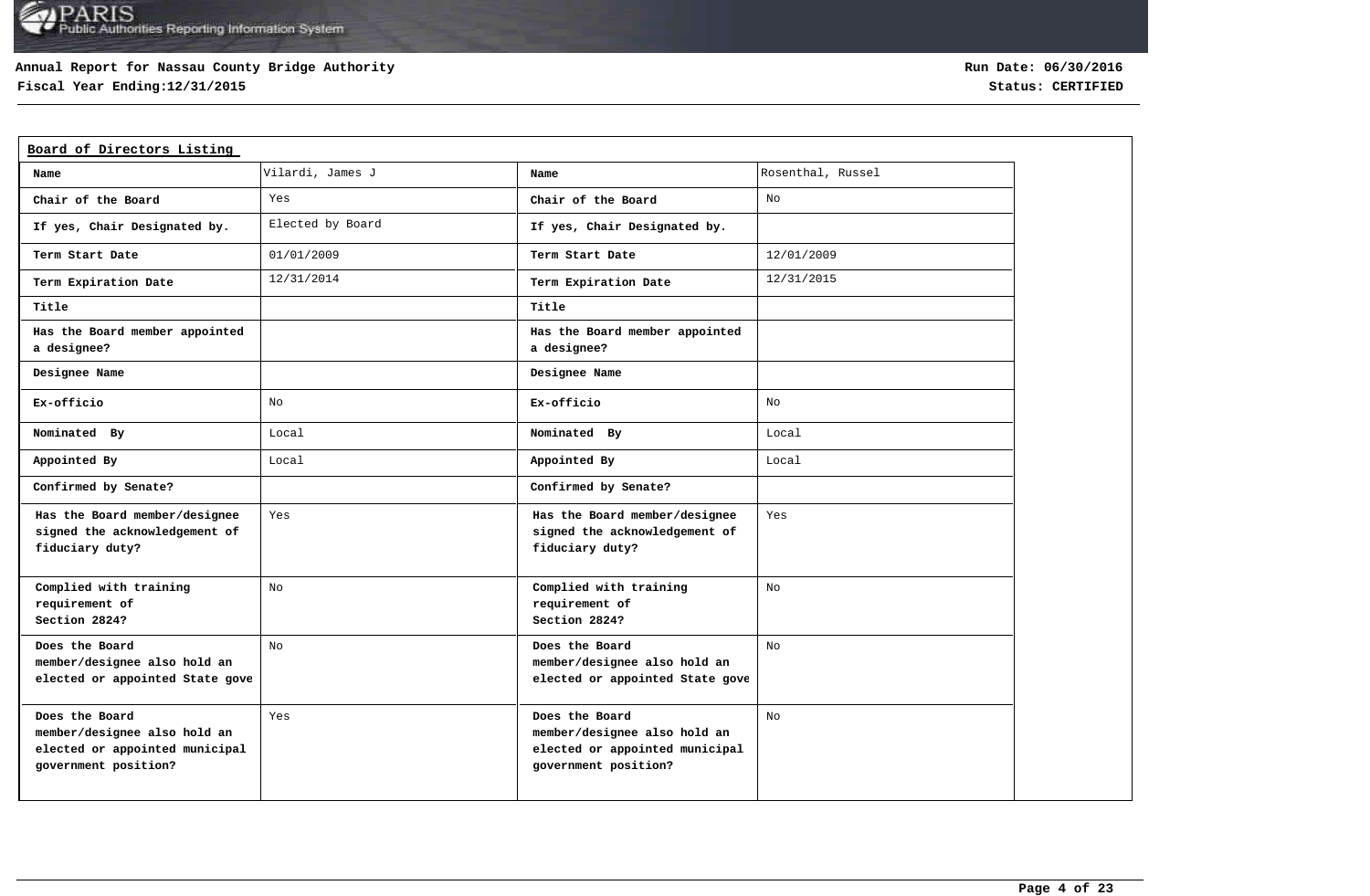## **Annual Report for Nassau County Bridge Authority**

**Fiscal Year Ending:12/31/2015 Status: CERTIFIED**

**Run Date: 06/30/2016**

| Board of Directors Listing                                                                               |                |
|----------------------------------------------------------------------------------------------------------|----------------|
| Name                                                                                                     | Elovich, Helen |
| Chair of the Board                                                                                       | No             |
| If yes, Chair Designated by.                                                                             |                |
| Term Start Date                                                                                          | 01/01/1995     |
| Term Expiration Date                                                                                     | 12/31/2017     |
| Title                                                                                                    |                |
| Has the Board member appointed<br>a designee?                                                            |                |
| Designee Name                                                                                            |                |
| Ex-officio                                                                                               | No             |
| Nominated By                                                                                             | Local          |
| Appointed By                                                                                             | Local          |
| Confirmed by Senate?                                                                                     |                |
| Has the Board member/designee<br>signed the acknowledgement of<br>fiduciary duty?                        | Yes            |
| Complied with training<br>requirement of<br>Section 2824?                                                | Yes            |
| Does the Board<br>member/designee also hold an<br>elected or appointed State gove                        | No             |
| Does the Board<br>member/designee also hold an<br>elected or appointed municipal<br>government position? | No             |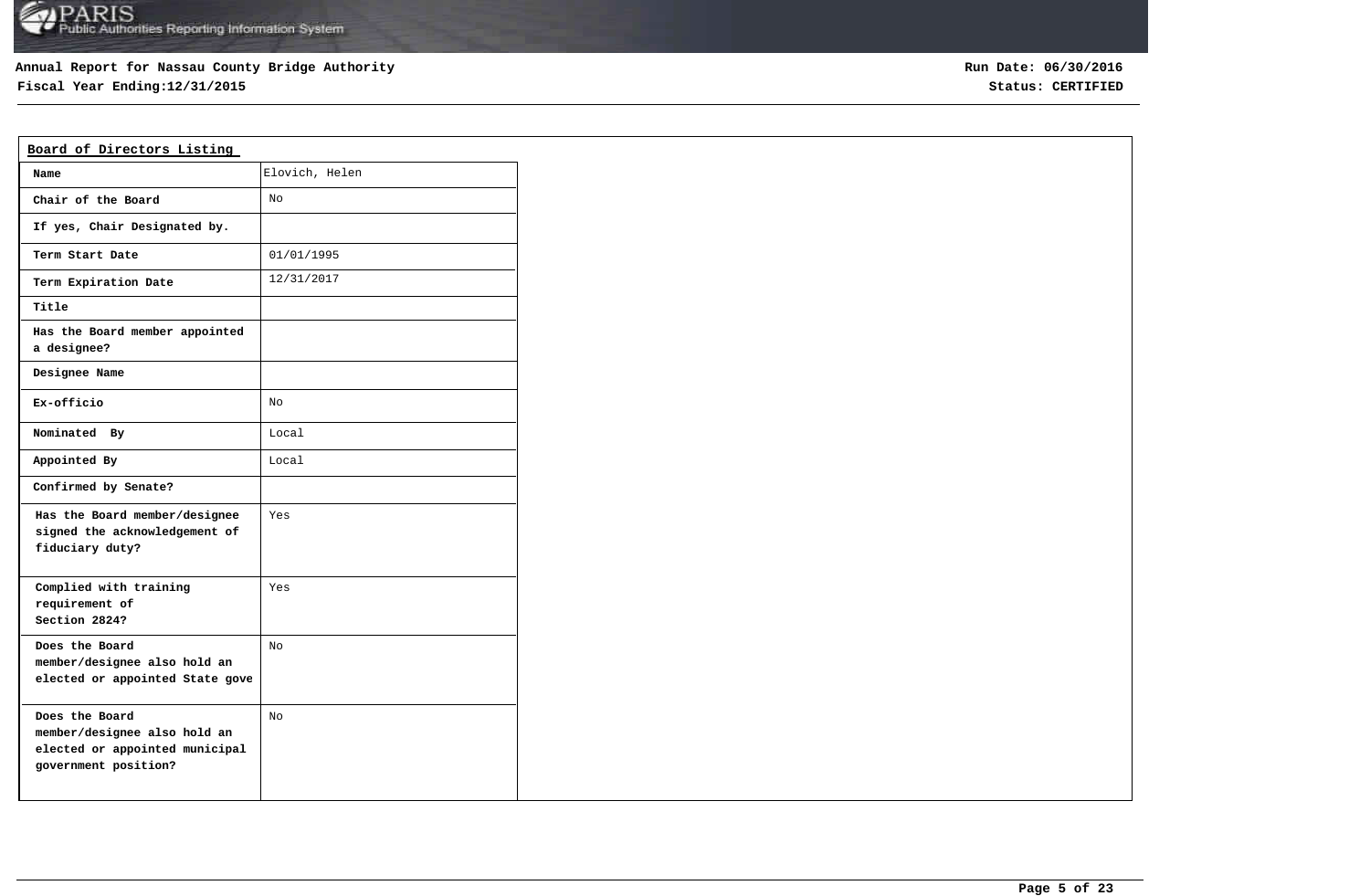## **Annual Report for Nassau County Bridge Authority**

**Fiscal Year Ending:12/31/2015 Status: CERTIFIED**

| Name                 | Title                      | Group                            | Department | Union            | Barga- | Full           |     | Exempt Base | Actual       | Overtime       | Performance Extra Pay |                | Other          | Total     | Individual     | If yes, Is  |
|----------------------|----------------------------|----------------------------------|------------|------------------|--------|----------------|-----|-------------|--------------|----------------|-----------------------|----------------|----------------|-----------|----------------|-------------|
|                      |                            |                                  |            | Name             | ining  | Time/          |     | Annualized  | salary       | paid by        | Bonus                 |                | Compensa       | Compens   | also paid by   | the payment |
|                      |                            |                                  | Subsidiary |                  | Unit   | Part           |     | Salary      | paid to      | Authority      |                       |                | tion/Allo      | -ation    | another        | made by     |
|                      |                            |                                  |            |                  |        | Time           |     |             | the          |                |                       |                | wances/Ad      |           | entity to      | State or    |
|                      |                            |                                  |            |                  |        |                |     |             | individua    |                |                       |                | justments      |           | perform the    | local       |
|                      |                            |                                  |            |                  |        |                |     |             | $\mathbf{1}$ |                |                       |                |                |           | work of the    | government  |
|                      |                            |                                  |            |                  |        |                |     |             |              |                |                       |                |                |           | Authority      |             |
|                      | Anselimo, Manager -        | Managerial                       |            | CSEA             |        | FT             | No  | 57,837.81   | 57,679.44    | 6,010.53       | $\mathbf 0$           | $\mathbf 0$    | 5,973.58       | 69,663.55 | No             |             |
| Anthony P Toll       |                            |                                  |            | Local            |        |                |     |             |              |                |                       |                |                |           |                |             |
|                      | Station                    |                                  |            | 1000             |        |                |     |             |              |                |                       |                |                |           |                |             |
| Anzalone, Seasonal   |                            | Operational                      |            |                  |        | PT <sup></sup> | Yes | 0.00        | 968          | $\mathbf 0$    | $\pmb{0}$             | $\mathbf 0$    | $\overline{0}$ | 968       | $\rm\,N\rm{O}$ |             |
| Alexander Toll       |                            |                                  |            |                  |        |                |     |             |              |                |                       |                |                |           |                |             |
|                      | Collector                  |                                  |            |                  |        |                |     |             |              |                |                       |                |                |           |                |             |
| Avlontis, $P/T$ Toll |                            | Operational                      |            |                  |        | ÞТ             | Yes | 0.00        | 10,729.5     | $\mathbf 0$    | $\mathbf 0$           | $\mathbf 0$    | $\mathbf{0}$   | 10,729.5  | No             |             |
| Susan                | Collector                  |                                  |            |                  |        |                |     |             |              |                |                       |                |                |           |                |             |
| Ayala,               | Toll                       | Technical and                    |            | $_{\tt CSEA}$    |        | FT             | No  | 75,538.03   | 75,331.1     | 5,623.16       | $\mathbf 0$           | $\mathbf 0$    | 9,383.39       | 90,337.65 | No             |             |
|                      |                            | Carmelo W Technician Engineering |            | Local            |        |                |     |             |              |                |                       |                |                |           |                |             |
|                      |                            |                                  |            | 1000             |        |                |     |             |              |                |                       |                |                |           |                |             |
| Bonziglia Seasonal   |                            | Operational                      |            |                  |        | PT)            | Yes | 0.00        | 7,997        | $\mathbf 0$    | $\mathbf 0$           | $\pmb{0}$      | $\overline{0}$ | 7,997     | No             |             |
|                      | r <sub>ol1</sub>           |                                  |            |                  |        |                |     |             |              |                |                       |                |                |           |                |             |
|                      | Michelle Collector         |                                  |            |                  |        |                |     |             |              |                |                       |                |                |           |                |             |
| Brasca,              | Maintenanc                 | Operational                      |            |                  |        | FT             | No  | 35,353.24   | 16,000.91    | 1,817.9        | $\mathbf 0$           | $\mathbf 0$    | 0              | 17,818.81 | No             |             |
| Vincent              | le                         |                                  |            |                  |        |                |     |             |              |                |                       |                |                |           |                |             |
| Braunstei P/T Toll   |                            | Operational                      |            |                  |        | PT)            | Yes | 0.00        | 1,265        | $\mathbf 0$    | $\mathbf 0$           | $\overline{0}$ | 0              | 1,265     | No             |             |
|                      | n, Philip Collector        |                                  |            |                  |        |                |     |             |              |                |                       |                |                |           |                |             |
| Brooks,              | Seasonal                   | Operational                      |            |                  |        | PT)            | No  | 0.00        | 880          | $\mathbf 0$    | $\Omega$              | $\mathbf 0$    | 0              | 880       | No             |             |
| Marai                | Toll                       |                                  |            |                  |        |                |     |             |              |                |                       |                |                |           |                |             |
|                      | Collector                  |                                  |            |                  |        |                |     |             |              |                |                       |                |                |           |                |             |
| Buggs-               | $P/T$ Toll                 | Operational                      |            |                  |        | PT <sup></sup> | No  | 0.00        | 7,371.5      | $\overline{0}$ | $\mathbf 0$           | $\mathbf 0$    | 0              | 7,371.5   | No             |             |
| Edwards,             | collector                  |                                  |            |                  |        |                |     |             |              |                |                       |                |                |           |                |             |
| Daiquan              |                            |                                  |            |                  |        |                |     |             |              |                |                       |                |                |           |                |             |
| Cacciapag P/T Toll   |                            | Operational                      |            |                  |        | PT)            | Yes | 0.00        | 3,507.5      | $\mathbf 0$    | $\mathbf 0$           | $\pmb{0}$      | 0              | 3,507.5   | No             |             |
| lia,                 | collector                  |                                  |            |                  |        |                |     |             |              |                |                       |                |                |           |                |             |
| Nicole               |                            |                                  |            |                  |        |                |     |             |              |                |                       |                |                |           |                |             |
| Caparelli P/T Toll   |                            | Operational                      |            |                  |        | PT <sup></sup> | Yes | 0.00        | 11,075       | $\mathbf 0$    | $\mathbf 0$           | $\overline{0}$ | 0              | 11,075    | $_{\rm NO}$    |             |
|                      | , Peter P <i>Collector</i> |                                  |            |                  |        |                |     |             |              |                |                       |                |                |           |                |             |
| Chang,               | Toll                       | Operational                      |            | <b>CSEA 1000</b> |        | FT             | No  | 38,137.25   | 38,032.8     | 5,264.64       | $\mathbf 0$           | $\mathbf 0$    | 650.7          | 43,948.14 | No             |             |
| Heayoung             | Collector                  |                                  |            |                  |        |                |     |             |              |                |                       |                |                |           |                |             |
| Collins,             | Toll                       | Operational                      |            | $_{\tt CSEA}$    |        | FT             | No  | 41,950.96   | 41,836.08    | 3,182.41       | $\Omega$              | $\mathbf 0$    | 696.5          | 45,714.99 | No             |             |
| Darlene              | Collector                  |                                  |            | Local            |        |                |     |             |              |                |                       |                |                |           |                |             |
|                      |                            |                                  |            | 1000             |        |                |     |             |              |                |                       |                |                |           |                |             |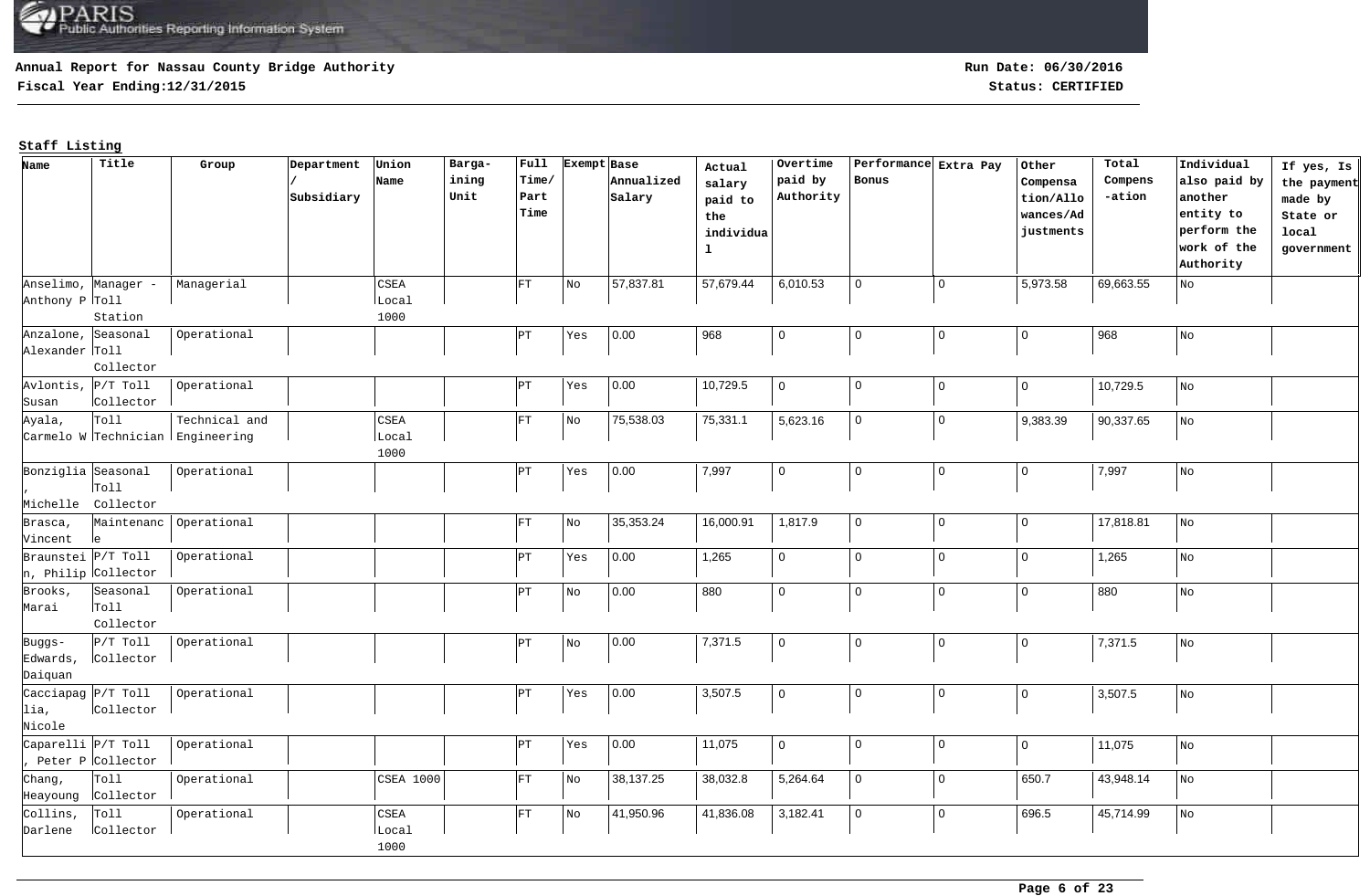## **Annual Report for Nassau County Bridge Authority**

**Fiscal Year Ending:12/31/2015 Status: CERTIFIED**

**Run Date: 06/30/2016**

| Name                    | Title                         | Group                  | Department | Union            | Barga- | $ $ Full  | Exempt Base |            | Actual       | Overtime    |              | Performance Extra Pay | Other          | Total     | Individual   | If yes, Is  |
|-------------------------|-------------------------------|------------------------|------------|------------------|--------|-----------|-------------|------------|--------------|-------------|--------------|-----------------------|----------------|-----------|--------------|-------------|
|                         |                               |                        |            | Name             | ining  | $ $ Time/ |             | Annualized | salary       | paid by     | Bonus        |                       | Compensa       | Compens   | also paid by | the payment |
|                         |                               |                        | Subsidiary |                  | Unit   | Part      |             | Salary     | paid to      | Authority   |              |                       | tion/Allo      | -ation    | another      | made by     |
|                         |                               |                        |            |                  |        | Time      |             |            | ${\tt the}$  |             |              |                       | wances/Ad      |           | entity to    | State or    |
|                         |                               |                        |            |                  |        |           |             |            | individua    |             |              |                       | justments      |           | perform the  | local       |
|                         |                               |                        |            |                  |        |           |             |            | $\mathbf{1}$ |             |              |                       |                |           | work of the  | government  |
|                         |                               |                        |            |                  |        |           |             |            |              |             |              |                       |                |           | Authority    |             |
| $D'$ Augusti $P/T$ Toll |                               | Operational            |            |                  |        | ÞТ        | Yes         | 0.00       | 12,475       | $\mathbf 0$ | $\mathbf 0$  | $\mathbf 0$           | $\overline{0}$ | 12,475    | No           |             |
|                         | no, John Collector            |                        |            |                  |        |           |             |            |              |             |              |                       |                |           |              |             |
| M.                      |                               |                        |            |                  |        |           |             |            |              |             |              |                       |                |           |              |             |
| Delehanty Senior        |                               | Managerial             |            | CSEA             |        | FT        | No          | 48,815.67  | 48,681.88    | 5,194.8     | $\mathbf 0$  | $\mathbf 0$           | 904.87         | 54,781.55 | No           |             |
|                         | $\lceil \texttt{roll} \rceil$ |                        |            | Local            |        |           |             |            |              |             |              |                       |                |           |              |             |
|                         | Christoph Collector           |                        |            | 1000             |        |           |             |            |              |             |              |                       |                |           |              |             |
| er                      |                               |                        |            |                  |        |           |             |            |              |             |              |                       |                |           |              |             |
| Dorn,                   |                               | Maintenanc Operational |            | CSEA             |        | FT        | No          | 57,930.50  | 57,771.74    | 6,164.95    | $\mathbf 0$  | $\mathbf 0$           | 4,491.81       | 68,428.5  | No           |             |
| Edward M le             |                               |                        |            | Local            |        |           |             |            |              |             |              |                       |                |           |              |             |
|                         |                               |                        |            | 1000             |        |           |             |            |              |             |              |                       |                |           |              |             |
| Eifler,                 | Senior                        | Managerial             |            | $_{\tt CSEA}$    |        | FT        | $_{\rm No}$ | 56,327.61  | 56,173.26    | 5,570.83    | $\mathbf 0$  | 0                     | 1,884.85       | 63,628.94 | No           |             |
| Robert H Toll           |                               |                        |            | Local            |        |           |             |            |              |             |              |                       |                |           |              |             |
|                         | Collector                     |                        |            | 1000             |        |           |             |            |              |             |              |                       |                |           |              |             |
| Evola,                  | Assistant                     | Managerial             |            |                  |        | FT        | Yes         | 101,385.39 | 99,611.9     | $\mathbf 0$ | $\mathbf 0$  | $\mathbf 0$           | 5,075.6        | 104,687.5 | No           |             |
| Rosemarie Director      |                               |                        |            |                  |        |           |             |            |              |             |              |                       |                |           |              |             |
| Falco,                  | Cashier                       | Operational            |            | <b>CSEA 1000</b> |        | FT        | No          | 35,353.24  | 35,256.26    | $\mathbf 0$ | $\mathbf 0$  | $\mathbf 0$           | 80             | 35,336.26 | No           |             |
| Andrew                  |                               |                        |            |                  |        |           |             |            |              |             |              |                       |                |           |              |             |
| Fassraine P/T Toll      |                               | Operational            |            |                  |        | PT)       | Yes         | 0.00       | 11,172       | $\mathbf 0$ | $\mathbf 0$  | $\mathbf 0$           | $\mathsf 0$    | 11,172    | No           |             |
| r III,                  | Collector                     |                        |            |                  |        |           |             |            |              |             |              |                       |                |           |              |             |
| Robert                  |                               |                        |            |                  |        |           |             |            |              |             |              |                       |                |           |              |             |
| Frerk,                  | $P/T$ Toll                    | Operational            |            |                  |        | PТ        | Yes         | 0.00       | 8,826        | $\mathbf 0$ | $\mathbf 0$  | $\mathbf 0$           | $\mathbf 0$    | 8,826     | No           |             |
| Henry J                 | Collector                     |                        |            |                  |        |           |             |            |              |             |              |                       |                |           |              |             |
| Gates,                  | $P/T$ Toll                    | Operational            |            |                  |        | ÞТ        | Yes         | 0.00       | 1,265        | $\mathsf 0$ | $\mathbf{0}$ | $\mathbf{0}$          | $\mathbf 0$    | 1,265     | No           |             |
| Chad                    | Collector                     |                        |            |                  |        |           |             |            |              |             |              |                       |                |           |              |             |
|                         | Giordonel Maintenanc          | Operational            |            | CSEA             |        | FT        | No          | 55,702.40  | 47,805.11    | 4,747.72    | $\mathbf 0$  | $\mathbf 0$           | 3,500          | 56,052.83 | No           |             |
| lo,                     | le                            |                        |            | Local            |        |           |             |            |              |             |              |                       |                |           |              |             |
| Michael                 |                               |                        |            | 1000             |        |           |             |            |              |             |              |                       |                |           |              |             |
| Gorinsky,               | Seasonal                      | Operational            |            |                  |        | PΤ        | Yes         | 0.00       | 4,532        | $\mathbf 0$ | 0            | $\mathbf 0$           | $\overline{0}$ | 4,532     | No           |             |
| Samuel                  | $ _{\text{Toll}}$             |                        |            |                  |        |           |             |            |              |             |              |                       |                |           |              |             |
|                         | Collector                     |                        |            |                  |        |           |             |            |              |             |              |                       |                |           |              |             |
| Grasso,                 | Director                      | Executive              |            |                  |        | FT        | Yes         | 104,774.55 | 102,941.8    | $\mathbf 0$ | $\mathbf 0$  | $\mathbf 0$           | 2,585.7        | 105,527.5 | No           |             |
| Vincent                 |                               |                        |            |                  |        |           |             |            |              |             |              |                       |                |           |              |             |
| Green,                  | Seasonal                      | Operational            |            |                  |        | PТ        | Yes         | 0.00       | 1,215        | $\mathbf 0$ | $\mathbf 0$  | $\mathbf 0$           | $\mathsf 0$    | 1,215     | No           |             |
| Benjamin Toll           |                               |                        |            |                  |        |           |             |            |              |             |              |                       |                |           |              |             |
|                         | Collector                     |                        |            |                  |        |           |             |            |              |             |              |                       |                |           |              |             |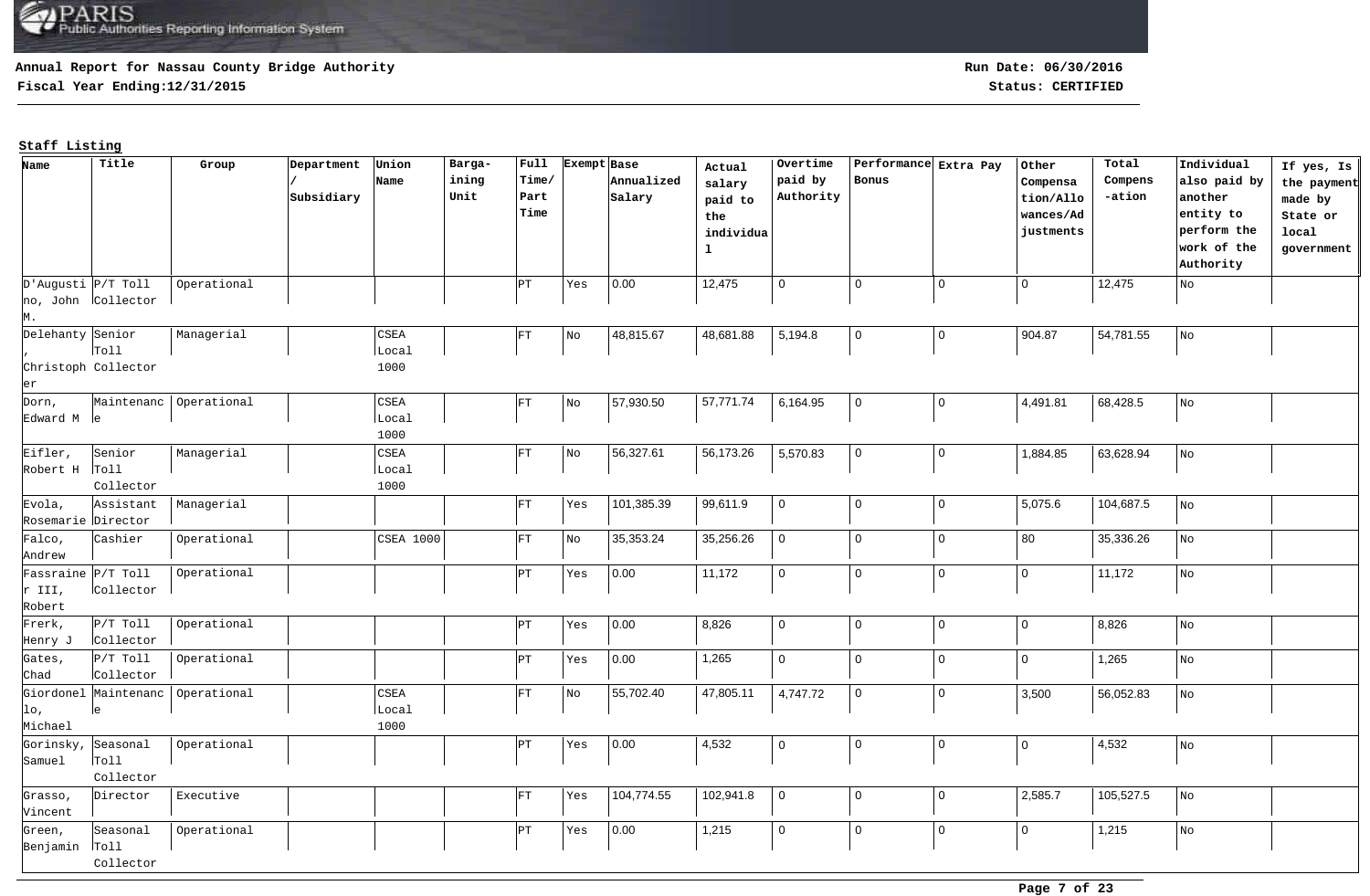## **Annual Report for Nassau County Bridge Authority**

**Fiscal Year Ending:12/31/2015 Status: CERTIFIED**

**Run Date: 06/30/2016**

| ining<br>paid by<br>Time/<br>Bonus<br>Annualized<br>Compens<br>also paid by<br>Name<br>Compensa<br>salary<br>Authority<br>Subsidiary<br>Unit<br>Part<br>-ation<br>another<br>Salary<br>tion/Allo<br>made by<br>paid to<br>Time<br>entity to<br>wances/Ad<br>State or<br>the<br>perform the<br>justments<br>local<br>individua<br>work of the<br>$\mathbf{1}$<br>government<br>Authority<br> 0.00<br>5,945<br>$\mathbf 0$<br>$\overline{0}$<br>Operational<br>$\mathbf 0$<br>$\mathbf 0$<br>5,945<br>Seasonal<br>PT)<br>Yes<br>No<br>Guzman<br>$ _{\text{Tol}}$<br>II,<br>Collector<br>Jeffrey<br>42,596.58<br>Halley,<br>Bridge<br>42,713.72<br>3,133.44<br>$\mathsf 0$<br>787.69<br>46,517.71<br>Operational<br>$\texttt{CSEA}$<br>$\mathbf 0$<br>FT<br>${\rm No}$<br>$_{\rm NO}$<br>Local<br>Charles<br>lOperator<br>1000<br>7,375.5<br>$\mathsf 0$<br>$\overline{0}$<br>Hernandez Seasonal<br>Operational<br> 0.00 <br>$\mathbf 0$<br>$\mathbf 0$<br>7,375.5<br> PT <br>Yes<br>No<br>Gilbert Toll<br>Collector<br>26,972.54<br>Hernandez Bridge<br>38,137.26<br>24,867.6<br>1,601.78<br>$\mathbf 0$<br>$\mathsf 0$<br>503.16<br>Operational<br>CSEA<br>FT<br>No<br>No<br>loperator<br>Local<br>Jonathan<br>1000<br> 0.00 <br>5,346<br>$\mathbf 0$<br>$\overline{0}$<br>5,346<br>Hernandez Seasonal<br> PT <br>$\mathbf 0$<br>$\Omega$<br>Operational<br>Yes<br>No<br>$ _{\text{Tol1}}$<br>Collector<br>Michelle<br>56,327.61<br>56,173.26<br>$\mathsf 0$<br>4,022.24<br>6,117.79<br>$\mathbf 0$<br>66,313.29<br>Managerial<br>CSEA<br>FT<br>Hernly,<br>Senior<br>No<br>No | Name | Title | Group | Department | Union | Barga- | Full | Exempt Base | Actual | Overtime | Performance Extra Pay | Other | Total | Individual | If yes, Is  |
|------------------------------------------------------------------------------------------------------------------------------------------------------------------------------------------------------------------------------------------------------------------------------------------------------------------------------------------------------------------------------------------------------------------------------------------------------------------------------------------------------------------------------------------------------------------------------------------------------------------------------------------------------------------------------------------------------------------------------------------------------------------------------------------------------------------------------------------------------------------------------------------------------------------------------------------------------------------------------------------------------------------------------------------------------------------------------------------------------------------------------------------------------------------------------------------------------------------------------------------------------------------------------------------------------------------------------------------------------------------------------------------------------------------------------------------------------------------------------------------------------------------------------------------------------------------------------|------|-------|-------|------------|-------|--------|------|-------------|--------|----------|-----------------------|-------|-------|------------|-------------|
|                                                                                                                                                                                                                                                                                                                                                                                                                                                                                                                                                                                                                                                                                                                                                                                                                                                                                                                                                                                                                                                                                                                                                                                                                                                                                                                                                                                                                                                                                                                                                                              |      |       |       |            |       |        |      |             |        |          |                       |       |       |            | the payment |
|                                                                                                                                                                                                                                                                                                                                                                                                                                                                                                                                                                                                                                                                                                                                                                                                                                                                                                                                                                                                                                                                                                                                                                                                                                                                                                                                                                                                                                                                                                                                                                              |      |       |       |            |       |        |      |             |        |          |                       |       |       |            |             |
|                                                                                                                                                                                                                                                                                                                                                                                                                                                                                                                                                                                                                                                                                                                                                                                                                                                                                                                                                                                                                                                                                                                                                                                                                                                                                                                                                                                                                                                                                                                                                                              |      |       |       |            |       |        |      |             |        |          |                       |       |       |            |             |
|                                                                                                                                                                                                                                                                                                                                                                                                                                                                                                                                                                                                                                                                                                                                                                                                                                                                                                                                                                                                                                                                                                                                                                                                                                                                                                                                                                                                                                                                                                                                                                              |      |       |       |            |       |        |      |             |        |          |                       |       |       |            |             |
|                                                                                                                                                                                                                                                                                                                                                                                                                                                                                                                                                                                                                                                                                                                                                                                                                                                                                                                                                                                                                                                                                                                                                                                                                                                                                                                                                                                                                                                                                                                                                                              |      |       |       |            |       |        |      |             |        |          |                       |       |       |            |             |
|                                                                                                                                                                                                                                                                                                                                                                                                                                                                                                                                                                                                                                                                                                                                                                                                                                                                                                                                                                                                                                                                                                                                                                                                                                                                                                                                                                                                                                                                                                                                                                              |      |       |       |            |       |        |      |             |        |          |                       |       |       |            |             |
|                                                                                                                                                                                                                                                                                                                                                                                                                                                                                                                                                                                                                                                                                                                                                                                                                                                                                                                                                                                                                                                                                                                                                                                                                                                                                                                                                                                                                                                                                                                                                                              |      |       |       |            |       |        |      |             |        |          |                       |       |       |            |             |
|                                                                                                                                                                                                                                                                                                                                                                                                                                                                                                                                                                                                                                                                                                                                                                                                                                                                                                                                                                                                                                                                                                                                                                                                                                                                                                                                                                                                                                                                                                                                                                              |      |       |       |            |       |        |      |             |        |          |                       |       |       |            |             |
|                                                                                                                                                                                                                                                                                                                                                                                                                                                                                                                                                                                                                                                                                                                                                                                                                                                                                                                                                                                                                                                                                                                                                                                                                                                                                                                                                                                                                                                                                                                                                                              |      |       |       |            |       |        |      |             |        |          |                       |       |       |            |             |
|                                                                                                                                                                                                                                                                                                                                                                                                                                                                                                                                                                                                                                                                                                                                                                                                                                                                                                                                                                                                                                                                                                                                                                                                                                                                                                                                                                                                                                                                                                                                                                              |      |       |       |            |       |        |      |             |        |          |                       |       |       |            |             |
|                                                                                                                                                                                                                                                                                                                                                                                                                                                                                                                                                                                                                                                                                                                                                                                                                                                                                                                                                                                                                                                                                                                                                                                                                                                                                                                                                                                                                                                                                                                                                                              |      |       |       |            |       |        |      |             |        |          |                       |       |       |            |             |
|                                                                                                                                                                                                                                                                                                                                                                                                                                                                                                                                                                                                                                                                                                                                                                                                                                                                                                                                                                                                                                                                                                                                                                                                                                                                                                                                                                                                                                                                                                                                                                              |      |       |       |            |       |        |      |             |        |          |                       |       |       |            |             |
|                                                                                                                                                                                                                                                                                                                                                                                                                                                                                                                                                                                                                                                                                                                                                                                                                                                                                                                                                                                                                                                                                                                                                                                                                                                                                                                                                                                                                                                                                                                                                                              |      |       |       |            |       |        |      |             |        |          |                       |       |       |            |             |
|                                                                                                                                                                                                                                                                                                                                                                                                                                                                                                                                                                                                                                                                                                                                                                                                                                                                                                                                                                                                                                                                                                                                                                                                                                                                                                                                                                                                                                                                                                                                                                              |      |       |       |            |       |        |      |             |        |          |                       |       |       |            |             |
|                                                                                                                                                                                                                                                                                                                                                                                                                                                                                                                                                                                                                                                                                                                                                                                                                                                                                                                                                                                                                                                                                                                                                                                                                                                                                                                                                                                                                                                                                                                                                                              |      |       |       |            |       |        |      |             |        |          |                       |       |       |            |             |
|                                                                                                                                                                                                                                                                                                                                                                                                                                                                                                                                                                                                                                                                                                                                                                                                                                                                                                                                                                                                                                                                                                                                                                                                                                                                                                                                                                                                                                                                                                                                                                              |      |       |       |            |       |        |      |             |        |          |                       |       |       |            |             |
|                                                                                                                                                                                                                                                                                                                                                                                                                                                                                                                                                                                                                                                                                                                                                                                                                                                                                                                                                                                                                                                                                                                                                                                                                                                                                                                                                                                                                                                                                                                                                                              |      |       |       |            |       |        |      |             |        |          |                       |       |       |            |             |
|                                                                                                                                                                                                                                                                                                                                                                                                                                                                                                                                                                                                                                                                                                                                                                                                                                                                                                                                                                                                                                                                                                                                                                                                                                                                                                                                                                                                                                                                                                                                                                              |      |       |       |            |       |        |      |             |        |          |                       |       |       |            |             |
|                                                                                                                                                                                                                                                                                                                                                                                                                                                                                                                                                                                                                                                                                                                                                                                                                                                                                                                                                                                                                                                                                                                                                                                                                                                                                                                                                                                                                                                                                                                                                                              |      |       |       |            |       |        |      |             |        |          |                       |       |       |            |             |
|                                                                                                                                                                                                                                                                                                                                                                                                                                                                                                                                                                                                                                                                                                                                                                                                                                                                                                                                                                                                                                                                                                                                                                                                                                                                                                                                                                                                                                                                                                                                                                              |      |       |       |            |       |        |      |             |        |          |                       |       |       |            |             |
|                                                                                                                                                                                                                                                                                                                                                                                                                                                                                                                                                                                                                                                                                                                                                                                                                                                                                                                                                                                                                                                                                                                                                                                                                                                                                                                                                                                                                                                                                                                                                                              |      |       |       |            |       |        |      |             |        |          |                       |       |       |            |             |
|                                                                                                                                                                                                                                                                                                                                                                                                                                                                                                                                                                                                                                                                                                                                                                                                                                                                                                                                                                                                                                                                                                                                                                                                                                                                                                                                                                                                                                                                                                                                                                              |      |       |       |            |       |        |      |             |        |          |                       |       |       |            |             |
| $ _{\text{Toll}}$<br>Jane W<br>Local                                                                                                                                                                                                                                                                                                                                                                                                                                                                                                                                                                                                                                                                                                                                                                                                                                                                                                                                                                                                                                                                                                                                                                                                                                                                                                                                                                                                                                                                                                                                         |      |       |       |            |       |        |      |             |        |          |                       |       |       |            |             |
| Collector<br>1000                                                                                                                                                                                                                                                                                                                                                                                                                                                                                                                                                                                                                                                                                                                                                                                                                                                                                                                                                                                                                                                                                                                                                                                                                                                                                                                                                                                                                                                                                                                                                            |      |       |       |            |       |        |      |             |        |          |                       |       |       |            |             |
| 0.00<br>8,074<br>$\mathbf 0$<br>$\mathbf 0$<br>$\mathbf 0$<br>Langendor Seasonal<br>Operational<br> PT<br>$\mathbf 0$<br>8,074<br>Yes<br>$_{\rm No}$                                                                                                                                                                                                                                                                                                                                                                                                                                                                                                                                                                                                                                                                                                                                                                                                                                                                                                                                                                                                                                                                                                                                                                                                                                                                                                                                                                                                                         |      |       |       |            |       |        |      |             |        |          |                       |       |       |            |             |
| E,<br>$ _{\text{Tol1}}$                                                                                                                                                                                                                                                                                                                                                                                                                                                                                                                                                                                                                                                                                                                                                                                                                                                                                                                                                                                                                                                                                                                                                                                                                                                                                                                                                                                                                                                                                                                                                      |      |       |       |            |       |        |      |             |        |          |                       |       |       |            |             |
| Collector<br>Caitlin                                                                                                                                                                                                                                                                                                                                                                                                                                                                                                                                                                                                                                                                                                                                                                                                                                                                                                                                                                                                                                                                                                                                                                                                                                                                                                                                                                                                                                                                                                                                                         |      |       |       |            |       |        |      |             |        |          |                       |       |       |            |             |
| 81,835.64<br>81,611.4<br>9,653.04<br>$\mathbf 0$<br>$\mathbf 0$<br>14,341.8<br>105,606.24<br>Supervisor<br>Operational<br>CSEA<br>Larocca,<br>FT<br>No<br>$_{\rm No}$                                                                                                                                                                                                                                                                                                                                                                                                                                                                                                                                                                                                                                                                                                                                                                                                                                                                                                                                                                                                                                                                                                                                                                                                                                                                                                                                                                                                        |      |       |       |            |       |        |      |             |        |          |                       |       |       |            |             |
| Local<br>Vincent P -                                                                                                                                                                                                                                                                                                                                                                                                                                                                                                                                                                                                                                                                                                                                                                                                                                                                                                                                                                                                                                                                                                                                                                                                                                                                                                                                                                                                                                                                                                                                                         |      |       |       |            |       |        |      |             |        |          |                       |       |       |            |             |
| 1000<br>Maintananc                                                                                                                                                                                                                                                                                                                                                                                                                                                                                                                                                                                                                                                                                                                                                                                                                                                                                                                                                                                                                                                                                                                                                                                                                                                                                                                                                                                                                                                                                                                                                           |      |       |       |            |       |        |      |             |        |          |                       |       |       |            |             |
| e                                                                                                                                                                                                                                                                                                                                                                                                                                                                                                                                                                                                                                                                                                                                                                                                                                                                                                                                                                                                                                                                                                                                                                                                                                                                                                                                                                                                                                                                                                                                                                            |      |       |       |            |       |        |      |             |        |          |                       |       |       |            |             |
| 0.00 <br>2,564.5<br>$\mathbf 0$<br>$\overline{0}$<br>Livermore P/T Toll<br>$\mathbf 0$<br>$\mathbf 0$<br>2,564.5<br>Operational<br>PТ<br>Yes<br>No<br>Keri<br>ollector                                                                                                                                                                                                                                                                                                                                                                                                                                                                                                                                                                                                                                                                                                                                                                                                                                                                                                                                                                                                                                                                                                                                                                                                                                                                                                                                                                                                       |      |       |       |            |       |        |      |             |        |          |                       |       |       |            |             |
|                                                                                                                                                                                                                                                                                                                                                                                                                                                                                                                                                                                                                                                                                                                                                                                                                                                                                                                                                                                                                                                                                                                                                                                                                                                                                                                                                                                                                                                                                                                                                                              |      |       |       |            |       |        |      |             |        |          |                       |       |       |            |             |
| $\mathbf 0$<br>Livingsto Toll<br>CSEA<br>$\mathbf 0$<br>22,702.6<br>Operational<br>FT<br>35,353.24<br>20,848.61<br>1,550.93<br>303.06<br>No<br>No<br>Collector<br>Local                                                                                                                                                                                                                                                                                                                                                                                                                                                                                                                                                                                                                                                                                                                                                                                                                                                                                                                                                                                                                                                                                                                                                                                                                                                                                                                                                                                                      |      |       |       |            |       |        |      |             |        |          |                       |       |       |            |             |
| ne,<br>1000<br>Rosemarie                                                                                                                                                                                                                                                                                                                                                                                                                                                                                                                                                                                                                                                                                                                                                                                                                                                                                                                                                                                                                                                                                                                                                                                                                                                                                                                                                                                                                                                                                                                                                     |      |       |       |            |       |        |      |             |        |          |                       |       |       |            |             |
| 1,460.51<br>Mazziotti Toll<br>45,764.69<br>45,639.36<br>3,735.29<br>$\mathbf 0$<br>$\mathbf 0$<br>50,835.16<br>Operational<br>CSEA<br>$_{\rm No}$<br>$_{\rm No}$<br>FT                                                                                                                                                                                                                                                                                                                                                                                                                                                                                                                                                                                                                                                                                                                                                                                                                                                                                                                                                                                                                                                                                                                                                                                                                                                                                                                                                                                                       |      |       |       |            |       |        |      |             |        |          |                       |       |       |            |             |
| Daniel <i>Collector</i><br>Local                                                                                                                                                                                                                                                                                                                                                                                                                                                                                                                                                                                                                                                                                                                                                                                                                                                                                                                                                                                                                                                                                                                                                                                                                                                                                                                                                                                                                                                                                                                                             |      |       |       |            |       |        |      |             |        |          |                       |       |       |            |             |
| 1000                                                                                                                                                                                                                                                                                                                                                                                                                                                                                                                                                                                                                                                                                                                                                                                                                                                                                                                                                                                                                                                                                                                                                                                                                                                                                                                                                                                                                                                                                                                                                                         |      |       |       |            |       |        |      |             |        |          |                       |       |       |            |             |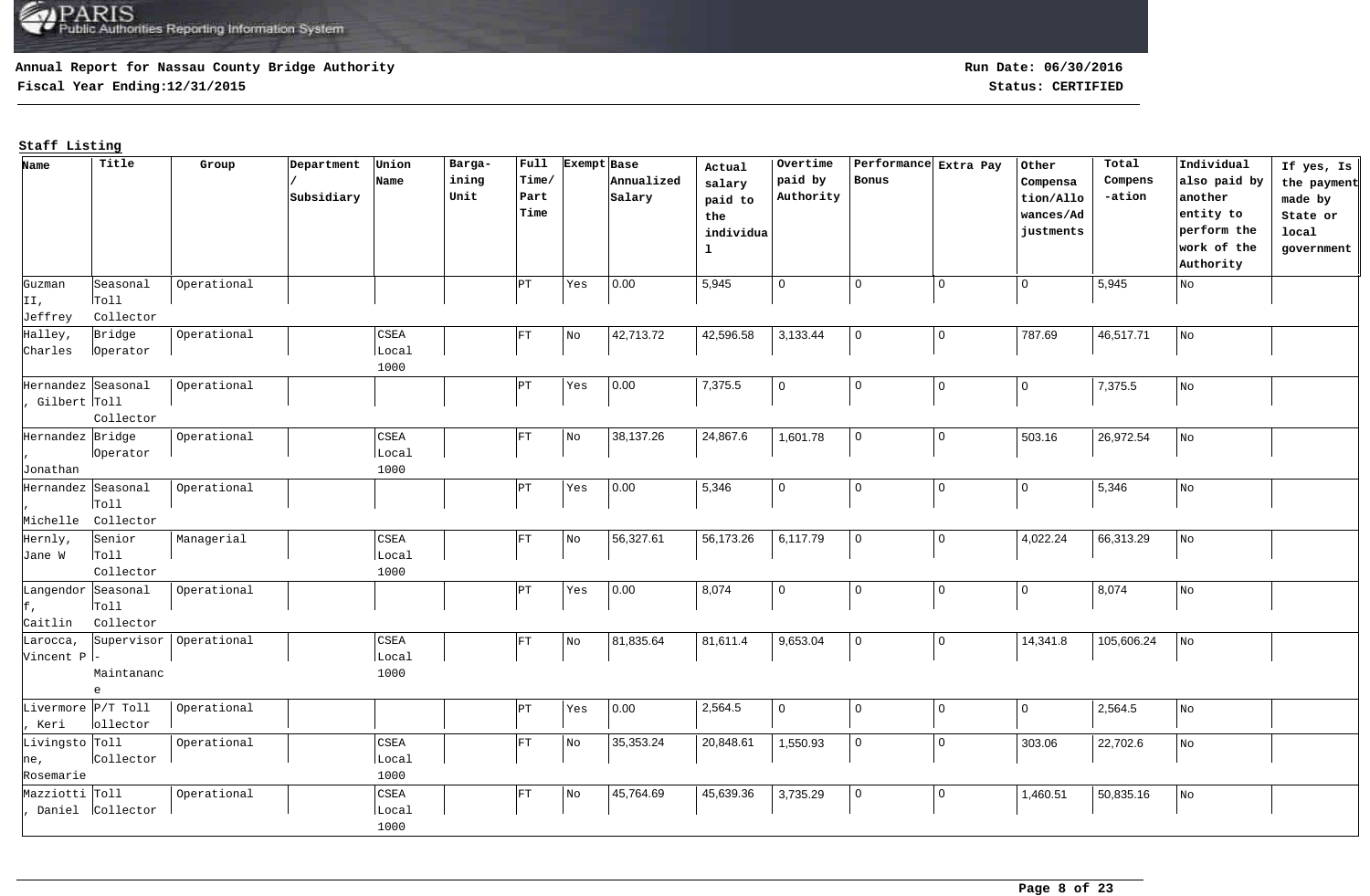## **Annual Report for Nassau County Bridge Authority**

**Fiscal Year Ending:12/31/2015 Status: CERTIFIED**

| Name                 | Title              | Group                  | Department | Union  | Barga- | Full  | Exempt Base |            | Actual      | Overtime       | Performance Extra Pay |             | Other          | Total      | Individual                  | If yes, Is  |
|----------------------|--------------------|------------------------|------------|--------|--------|-------|-------------|------------|-------------|----------------|-----------------------|-------------|----------------|------------|-----------------------------|-------------|
|                      |                    |                        |            | Name   | ining  | Time/ |             | Annualized | salary      | paid by        | Bonus                 |             | Compensa       | Compens    | also paid by                | the payment |
|                      |                    |                        | Subsidiary |        | Unit   | Part  |             | Salary     | paid to     | Authority      |                       |             | tion/Allo      | -ation     | another                     | made by     |
|                      |                    |                        |            |        |        | Time  |             |            | the         |                |                       |             | wances/Ad      |            | entity to                   | State or    |
|                      |                    |                        |            |        |        |       |             |            | individua   |                |                       |             | justments      |            | perform the                 | local       |
|                      |                    |                        |            |        |        |       |             |            | $\mathbf 1$ |                |                       |             |                |            | work of the                 | government  |
|                      |                    |                        |            |        |        |       |             |            |             |                |                       |             |                |            | Authority                   |             |
| McCarthy,            | Bridge             | Operational            |            | CSEA   |        | FT    | No          | 54,150.17  | 12,461.94   | 311.52         | $\mathbf 0$           | $\mathbf 0$ | 53,697.51      | 66,470.97  | $_{\rm NO}$                 |             |
| Timothy              | loperator          |                        |            | Loacal |        |       |             |            |             |                |                       |             |                |            |                             |             |
|                      |                    |                        |            | 1000   |        |       |             |            |             |                |                       |             |                |            |                             |             |
| Merola,              | Bridge             | Operational            |            | CSEA   |        | FT    | No          | 52,572.96  | 52,429      | 9,567.2        | $\mathbf 0$           | $\mathbf 0$ | 10,282.91      | 72,279.11  | No                          |             |
| Michael A Operator   |                    |                        |            | Local  |        |       |             |            |             |                |                       |             |                |            |                             |             |
|                      |                    |                        |            | 1000   |        |       |             |            |             |                |                       |             |                |            |                             |             |
| Patrick,             | $P/T$ Toll         | Operational            |            |        |        | ÞΤ    | Yes         | 0.00       | 2,552       | $\mathbf 0$    | $\mathbf{0}$          | $\mathbf 0$ | $\mathbf 0$    | 2,552      | No                          |             |
| Thomas               | Collector          |                        |            |        |        |       |             |            |             |                |                       |             |                |            |                             |             |
| Perez,               | $P/T$ Toll         | Operational            |            |        |        | ÞТ    | Yes         | 0.00       | 4,858.75    | $\mathbf 0$    | $\mathbf 0$           | $\mathbf 0$ | 0 I            | 4,858.75   | No                          |             |
| Kenneth              | Collector          |                        |            |        |        |       |             |            |             |                |                       |             |                |            |                             |             |
|                      | Perlzweig Seasonal | Operational            |            |        |        | PΤ    | Yes         | 0.00       | 1,408       | $\mathsf 0$    | $\mathbf 0$           | $\mathbf 0$ | $\mathbf 0$    | 1,408      | No                          |             |
| , Bradley Toll       |                    |                        |            |        |        |       |             |            |             |                |                       |             |                |            |                             |             |
|                      | Collector          |                        |            |        |        |       |             |            |             |                |                       |             |                |            |                             |             |
| Perrino,             |                    | Miantaenan Operational |            | CSEA   |        | FT    | No          | 45,764.69  | 45,639.36   | $\overline{0}$ | $\mathbf 0$           | $\mathsf 0$ | 525,536        | 571,175.36 | No                          |             |
| Richard D ce         |                    |                        |            | Local  |        |       |             |            |             |                |                       |             |                |            |                             |             |
|                      |                    |                        |            | 1000   |        |       |             |            |             |                |                       |             |                |            |                             |             |
| Petry,               |                    | Maintenanc Operational |            | CSEA   |        | FT    | No          | 35,353.24  | 35,256.26   | 1,067.85       | $\mathbf 0$           | $\mathsf 0$ | 81.02          | 36,405.13  | No                          |             |
| William              | le                 |                        |            | Local  |        |       |             |            |             |                |                       |             |                |            |                             |             |
|                      |                    |                        |            | 1000   |        |       |             |            |             |                |                       |             |                |            |                             |             |
|                      | Philippou P/T Toll | Operational            |            |        |        | PT)   | Yes         | 0.00       | 2,190.75    | $\mathbf 0$    | $\mathbf 0$           | $\mathbf 0$ | $\mathbf 0$    | 2,190.75   | No                          |             |
|                      | Anthony Collector  |                        |            |        |        |       |             |            |             |                |                       |             |                |            |                             |             |
|                      | Politano, P/T Toll | Operational            |            |        |        | ÞТ    | Yes         | 0.00       | 11,370      | $\mathbf 0$    | $\mathbf{0}$          | $\mathbf 0$ | 0 I            | 11,370     | No                          |             |
|                      | Patricia Collector |                        |            |        |        |       |             |            |             |                |                       |             |                |            |                             |             |
| Robinson, Senior     |                    | Managerial             |            | CSEA   |        | FT    | No          | 56,327.61  | 56,173.26   | 4,922.59       | $\mathbf 0$           | $\mathbf 0$ | 3,750.7        | 64,846.55  | $\overline{\phantom{a}}$ No |             |
| Cindy                | Toll               |                        |            | Local  |        |       |             |            |             |                |                       |             |                |            |                             |             |
|                      | Collector          |                        |            | 1000   |        |       |             |            |             |                |                       |             |                |            |                             |             |
| Robinson, $P/T$ Toll |                    | Operational            |            |        |        | ÞТ    | Yes         | 0.00       | 4,829       | $\mathbf 0$    | $\mathbf 0$           | $\mathbf 0$ | $\overline{0}$ | 4,829      | No                          |             |
| Whitney              | Collector          |                        |            |        |        |       |             |            |             |                |                       |             |                |            |                             |             |
| Rodriguez Seasonal   |                    | Operational            |            |        |        | ÞТ    | Yes         | 0.00       | 3,168       | $\mathbf 0$    | $\mathbf{0}$          | $\mathbf 0$ | $\mathbf{0}$   | 3,168      | $\overline{\phantom{a}}$ No |             |
| , Kevin              | Toll               |                        |            |        |        |       |             |            |             |                |                       |             |                |            |                             |             |
|                      | Collector          |                        |            |        |        |       |             |            |             |                |                       |             |                |            |                             |             |
| Rubin,               | P/T                | Operational            |            |        |        | ÞΤ    | Yes         | 0.00       | 11,148      | $\mathbf 0$    | $\mathbf 0$           | $\mathbf 0$ | $\mathbf 0$    | 11,148     | No                          |             |
| Bernice              | Clerical           |                        |            |        |        |       |             |            |             |                |                       |             |                |            |                             |             |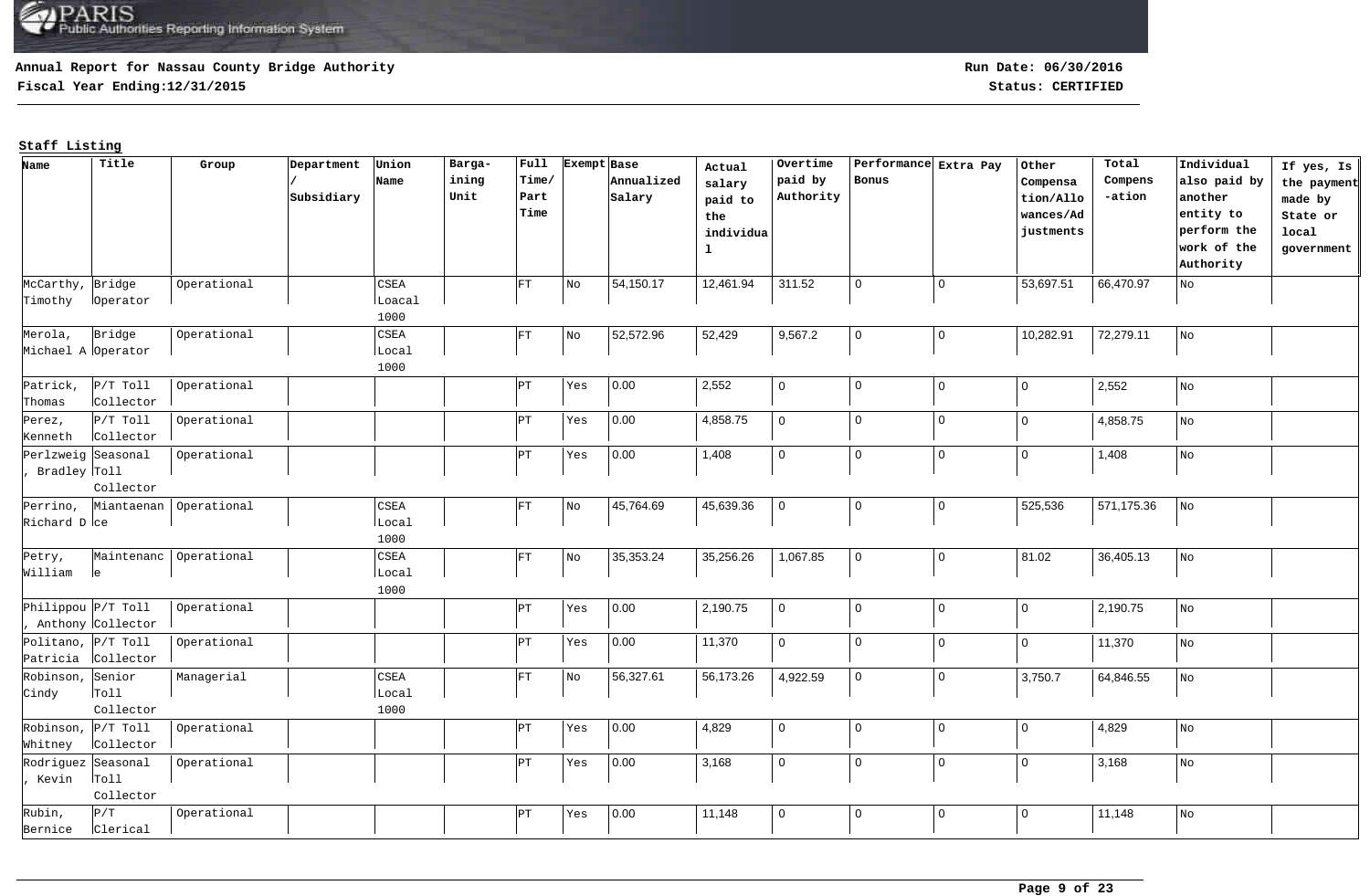## **Annual Report for Nassau County Bridge Authority**

**Fiscal Year Ending:12/31/2015 Status: CERTIFIED**

| Name               | Title               | Group                    | Department | Union | Barga- | Full  | Exempt Base |            | Actual       | Overtime       | Performance Extra Pay |                | Other          | Total     | Individual   | If yes, Is  |
|--------------------|---------------------|--------------------------|------------|-------|--------|-------|-------------|------------|--------------|----------------|-----------------------|----------------|----------------|-----------|--------------|-------------|
|                    |                     |                          |            | Name  | ining  | Time/ |             | Annualized | salary       | paid by        | Bonus                 |                | Compensa       | Compens   | also paid by | the payment |
|                    |                     |                          | Subsidiary |       | Unit   | Part  |             | Salary     | paid to      | Authority      |                       |                | tion/Allo      | -ation    | another      | made by     |
|                    |                     |                          |            |       |        | Time  |             |            | the          |                |                       |                | wances/Ad      |           | entity to    | State or    |
|                    |                     |                          |            |       |        |       |             |            | individua    |                |                       |                | justments      |           | perform the  | local       |
|                    |                     |                          |            |       |        |       |             |            | $\mathbf{1}$ |                |                       |                |                |           | work of the  | government  |
|                    |                     |                          |            |       |        |       |             |            |              |                |                       |                |                |           | Authority    |             |
| Scalesi,           |                     | Maintainan   Operational |            | CSEA  |        | FT    | No          | 45,764.69  | 45,639.36    | 2,402.43       | $\mathbf 0$           | $\mathbf 0$    | 7,516.08       | 55,557.87 | No           |             |
| Joseph             | lce                 |                          |            | Local |        |       |             |            |              |                |                       |                |                |           |              |             |
|                    |                     |                          |            | 1000  |        |       |             |            |              |                |                       |                |                |           |              |             |
| Schlitz,           | Seasonal            | Operational              |            |       |        | PT    | Yes         | 0.00       | 3,509        | $\mathbf 0$    | $\mathbf 0$           | $\pmb{0}$      | 0              | 3,509     | ${\rm No}$   |             |
| Philip             | r <sub>ol1</sub>    |                          |            |       |        |       |             |            |              |                |                       |                |                |           |              |             |
|                    | Collector           |                          |            |       |        |       |             |            |              |                |                       |                |                |           |              |             |
| Schmidt,           | Maintenanc          | operational              |            | CSEA  |        | FT    | No          | 38,137.25  | 38,032.8     | 411.3          | $\mathbf 0$           | $\mathbf 0$    | 80             | 38,524.1  | ${\rm No}$   |             |
| Richard Je         |                     |                          |            | Local |        |       |             |            |              |                |                       |                |                |           |              |             |
|                    |                     |                          |            | 1000  |        |       |             |            |              |                |                       |                |                |           |              |             |
| Shostack,          | Seasonal            | Operational              |            |       |        | PT)   | Yes         | 0.00       | 5,368        | $\mathbf 0$    | $\mathbf 0$           | $\mathbf 0$    | 0              | 5,368     | No           |             |
| David              | Toll                |                          |            |       |        |       |             |            |              |                |                       |                |                |           |              |             |
|                    | Collector           |                          |            |       |        |       |             |            |              |                |                       |                |                |           |              |             |
| Sippin,            | Seasonal            | Operational              |            |       |        | PT    | Yes         | 0.00       | 3,245        | $\overline{0}$ | $\mathbf 0$           | $\mathbf 0$    | $\overline{0}$ | 3,245     | No           |             |
| Kayla              | Toll                |                          |            |       |        |       |             |            |              |                |                       |                |                |           |              |             |
|                    | Collector           |                          |            |       |        |       |             |            |              |                |                       |                |                |           |              |             |
| Snaider,           | Seasonal            | Operational              |            |       |        | PТ    | Yes         | 0.00       | 8,096        | $\mathbf 0$    | $\mathbf 0$           | $\overline{0}$ | 0              | 8,096     | No           |             |
| Chad               | T <sub>O</sub> 11   |                          |            |       |        |       |             |            |              |                |                       |                |                |           |              |             |
|                    | Collector           |                          |            |       |        |       |             |            |              |                |                       |                |                |           |              |             |
| Strain,            | Tol1                | Operational              |            | CSEA  |        | FT    | No          | 41,950.96  | 41,836.08    | 3,755.56       | $\overline{0}$        | $\mathbf 0$    | 4,066.76       | 49,658.4  | No           |             |
|                    | William A Collector |                          |            | Local |        |       |             |            |              |                |                       |                |                |           |              |             |
|                    |                     |                          |            | 1000  |        |       |             |            |              |                |                       |                |                |           |              |             |
| Thomas,            | Seasonal            | Operational              |            |       |        | PТ    | Yes         | 0.00       | 7,260        | $\mathbf 0$    | $\mathbf 0$           | $\mathbf 0$    | 0              | 7,260     | $_{\rm No}$  |             |
| Shakia             | T <sub>O</sub> 11   |                          |            |       |        |       |             |            |              |                |                       |                |                |           |              |             |
|                    | Collector           |                          |            |       |        |       |             |            |              |                |                       |                |                |           |              |             |
| Tudda,             |                     | Maintainan Operational   |            | CSEA  |        | FT    | No          | 37,026.45  | 31,550.54    | 329.04         | $\mathsf 0$           | 9,176.4        | $\overline{0}$ | 41,055.98 | ${\rm No}$   |             |
| Rudolph            | ce                  |                          |            | Local |        |       |             |            |              |                |                       |                |                |           |              |             |
|                    |                     |                          |            | 1000  |        |       |             |            |              |                |                       |                |                |           |              |             |
| Vandenber Clerical |                     | Administrative           |            | CSEA  |        | FT    | No          | 45,764.69  | 45,639.36    | $\mathbf 0$    | $\Omega$              | $\mathsf 0$    | 80             | 45,719.36 | ${\rm No}$   |             |
| g,                 |                     | and Clerical             |            | Local |        |       |             |            |              |                |                       |                |                |           |              |             |
| Vickielee          |                     |                          |            | 1000  |        |       |             |            |              |                |                       |                |                |           |              |             |
| Vuono,             | Toll                | Operational              |            | CSEA  |        | FT    | No          | 45,764.69  | 44,871.3     | 4,196.03       | $\overline{0}$        | $\overline{0}$ | 2,480.07       | 51,547.4  | No           |             |
| Jason M            | Collector           |                          |            | Local |        |       |             |            |              |                |                       |                |                |           |              |             |
|                    |                     |                          |            | 1000  |        |       |             |            |              |                |                       |                |                |           |              |             |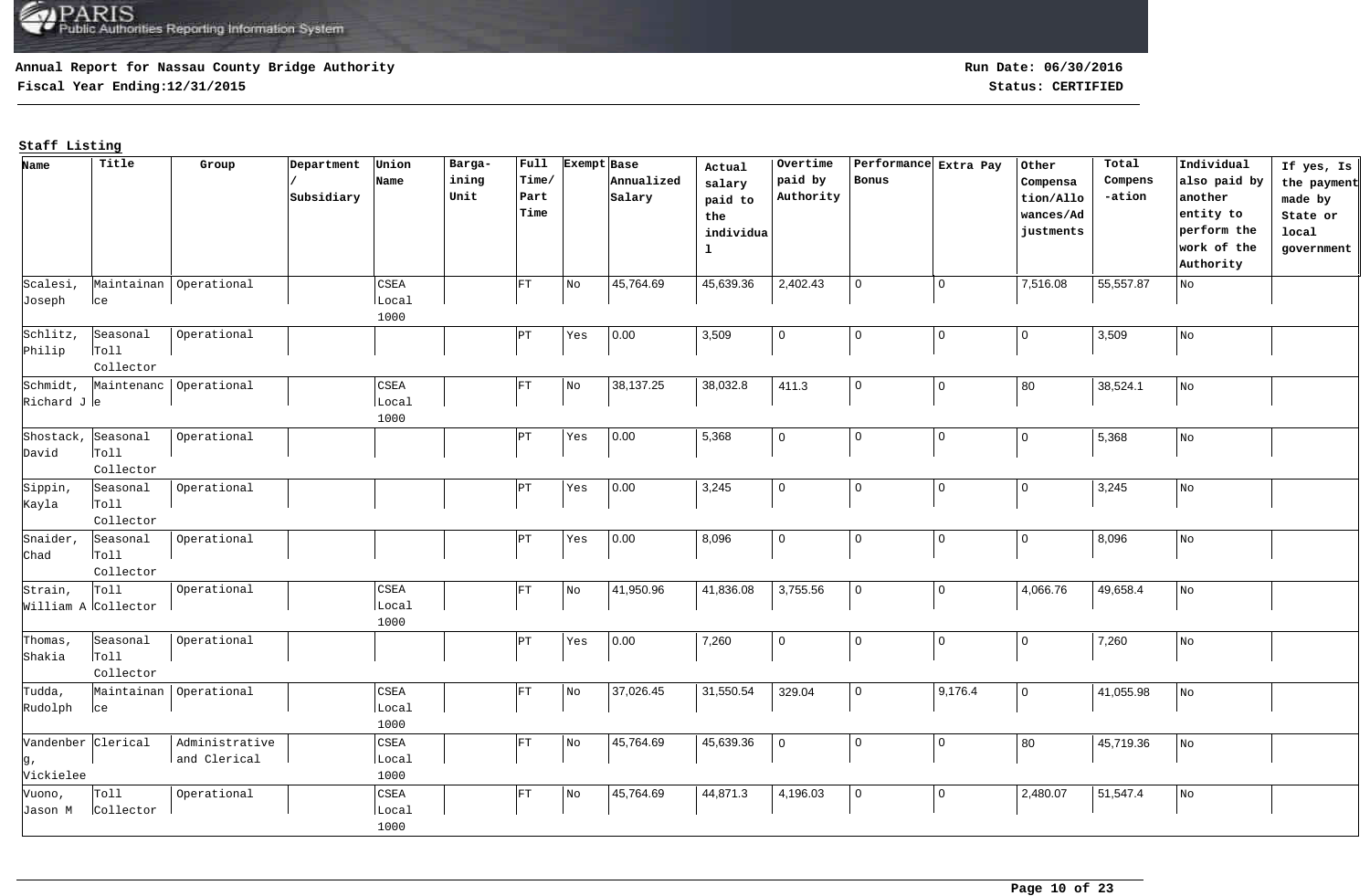## **Annual Report for Nassau County Bridge Authority**

**Fiscal Year Ending:12/31/2015 Status: CERTIFIED**

**Run Date: 06/30/2016**

| Name               | Title             | Group       | Department | Union  | Barga- | $ $ Full | Exempt Base                 |            | Actual    | Overtime  | Performance Extra Pay |   | Other          | Total     | Individual   | If yes, Is  |
|--------------------|-------------------|-------------|------------|--------|--------|----------|-----------------------------|------------|-----------|-----------|-----------------------|---|----------------|-----------|--------------|-------------|
|                    |                   |             |            | Name   | ining  | Time/    |                             | Annualized | salary    | paid by   | Bonus                 |   | Compensa       | Compens   | also paid by | the payment |
|                    |                   |             | Subsidiary |        | Unit   | Part     |                             | Salary     | paid to   | Authority |                       |   | tion/Allo      | -ation    | another      | made by     |
|                    |                   |             |            |        |        | Time     |                             |            | the       |           |                       |   | wances/Ad      |           | entity to    | State or    |
|                    |                   |             |            |        |        |          |                             |            | individua |           |                       |   | justments      |           | perform the  | local       |
|                    |                   |             |            |        |        |          |                             |            |           |           |                       |   |                |           | work of the  | government  |
|                    |                   |             |            |        |        |          |                             |            |           |           |                       |   |                |           | Authority    |             |
| Wankmille Cashier  |                   | Operational |            | CSEA   |        | FT       | N <sub>O</sub>              | 35,353.24  | 35,256.26 |           | 0                     | 0 | 80             | 35,336.26 | No           |             |
| $ r$ , Carina      |                   |             |            | aLocal |        |          |                             |            |           |           |                       |   |                |           |              |             |
|                    |                   |             |            | 1000   |        |          |                             |            |           |           |                       |   |                |           |              |             |
| Wener,             | Seasonal          | Operational |            |        |        | PT       | Yes                         | 0.00       | 748       |           |                       | 0 | $\overline{0}$ | 748       | No           |             |
| Luke               | Toll              |             |            |        |        |          |                             |            |           |           |                       |   |                |           |              |             |
|                    | Collector         |             |            |        |        |          |                             |            |           |           |                       |   |                |           |              |             |
| Wetherell Seasonal |                   | Operational |            |        |        | PΤ       | Yes                         | 0.00       | 2,816     |           | 0                     | 0 | $\overline{0}$ | 2,816     | No           |             |
| Joseph Toll        |                   |             |            |        |        |          |                             |            |           |           |                       |   |                |           |              |             |
|                    | Collector         |             |            |        |        |          |                             |            |           |           |                       |   |                |           |              |             |
| Woitovich Bridge   |                   | Operational |            | CSEA   |        | FT       | $\overline{\phantom{a}}$ No | 52,572.95  | 52,429    | 3,516.8   | $\overline{0}$        | 0 | 2,983.02       | 58,928.82 | No           |             |
|                    | John F   Operator |             |            | Loacal |        |          |                             |            |           |           |                       |   |                |           |              |             |
|                    |                   |             |            | 1000   |        |          |                             |            |           |           |                       |   |                |           |              |             |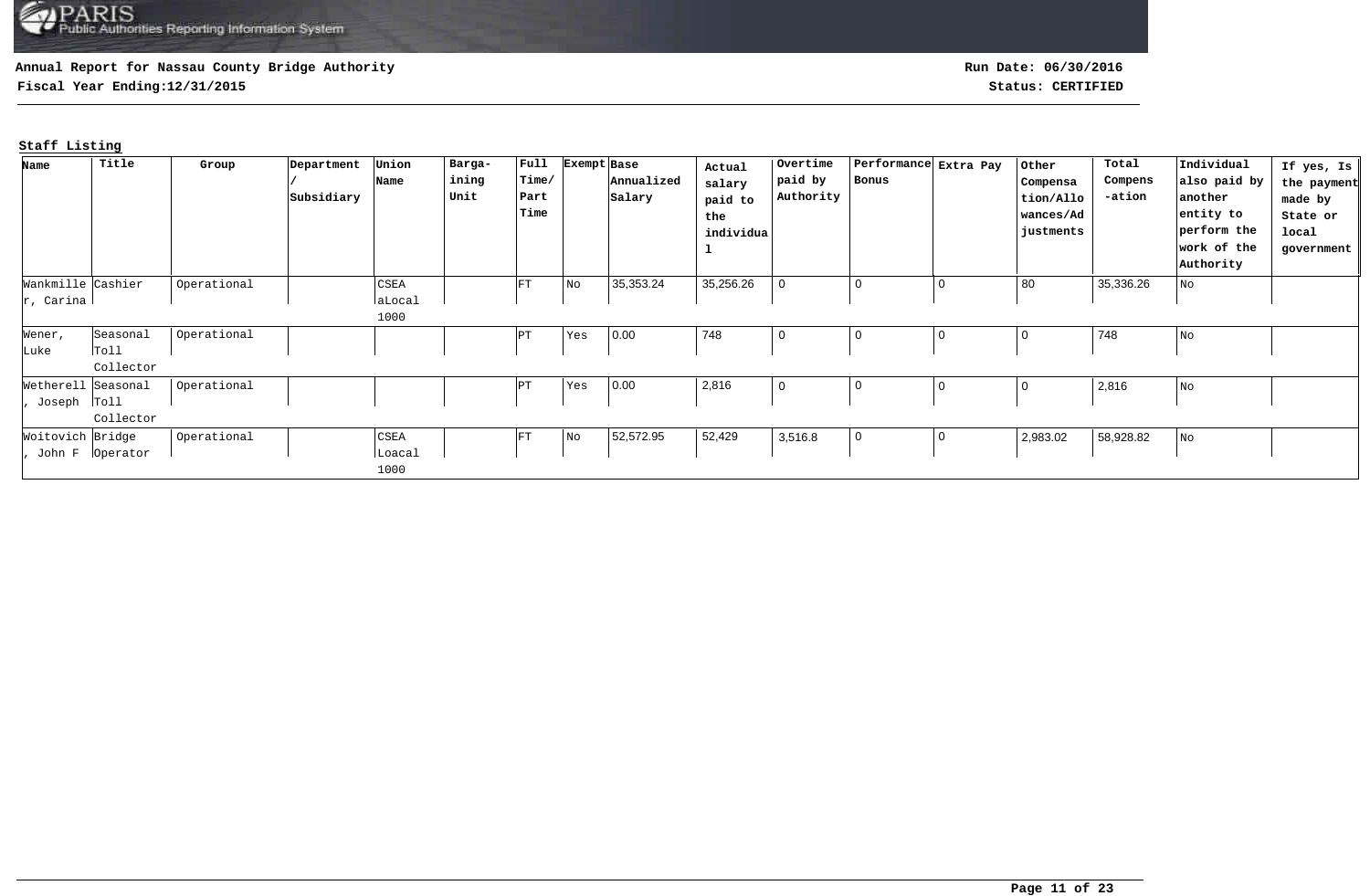### **Annual Report for Nassau County Bridge Authority**

**Fiscal Year Ending:12/31/2015 Status: CERTIFIED**

No

## **Benefit Information**

During the fiscal year, did the Authority continue to pay for any of the above mentioned benefits for

## **Board Members**

| Name                | Title     | Severance | Payment | Club    | Use of    | Personal | Auto Transpo- | Housing | Spousal / | Tuition Multi- |         | None     | Other |
|---------------------|-----------|-----------|---------|---------|-----------|----------|---------------|---------|-----------|----------------|---------|----------|-------|
|                     |           | Package   | for     | Member- | Corporate | Loans    | rtation       | Allow-  | Dependent | Assist-        | Year    | of       |       |
|                     |           |           | Unused  | ships   | Credit    |          |               | ance    | Life      | ance           | Employ- | These    |       |
|                     |           |           | Leave   |         | Cards     |          |               |         | Insurance |                | ment    | Benefits |       |
| Hartstein,          | Board of  |           |         |         |           |          |               |         |           |                |         |          | X.    |
| Alan                | Directors |           |         |         |           |          |               |         |           |                |         |          |       |
| Rosenthal, Board of |           |           |         |         |           |          |               |         |           |                |         |          | X     |
| Russel              | Directors |           |         |         |           |          |               |         |           |                |         |          |       |
| Maidenbaum Board of |           |           |         |         |           |          |               |         |           |                |         |          | X.    |
| Shalom              | Directors |           |         |         |           |          |               |         |           |                |         |          |       |
| Elovich,            | Board of  |           |         |         |           |          |               |         |           |                |         |          | X     |
| Helen               | Directors |           |         |         |           |          |               |         |           |                |         |          |       |
| Vilardi,            | Board of  |           |         |         |           |          |               |         |           |                |         |          | X     |
| James J             | Directors |           |         |         |           |          |               |         |           |                |         |          |       |

# **Staff**

| Name      | Title     | Severance | Payment | Club!   | Use of    | Personal | Auto Transpo- | Housing | Spousal   | Tuition   Multi- |          | None     | Other  |
|-----------|-----------|-----------|---------|---------|-----------|----------|---------------|---------|-----------|------------------|----------|----------|--------|
|           |           | Package   | for     | Member- | Corporate | Loans    | rtation       | Allow-  | Dependent | Assist-          | Year     | l of     |        |
|           |           |           | Unused  | ships   | Credit    |          |               | ance    | Life      | ance             | Employ-  | These    |        |
|           |           |           | Leave   |         | Cards     |          |               |         | Insurance |                  | $ $ ment | Benefits |        |
| Evola,    | Assistant |           |         |         | $-$<br>△  |          |               |         |           |                  |          |          | $\tau$ |
| Rosemarie | Director  |           |         |         |           |          |               |         |           |                  |          |          |        |
| Grasso,   | Director  |           |         |         | $-$       |          |               |         |           |                  |          |          | $\tau$ |
| Vincent   |           |           |         |         |           |          |               |         |           |                  |          |          |        |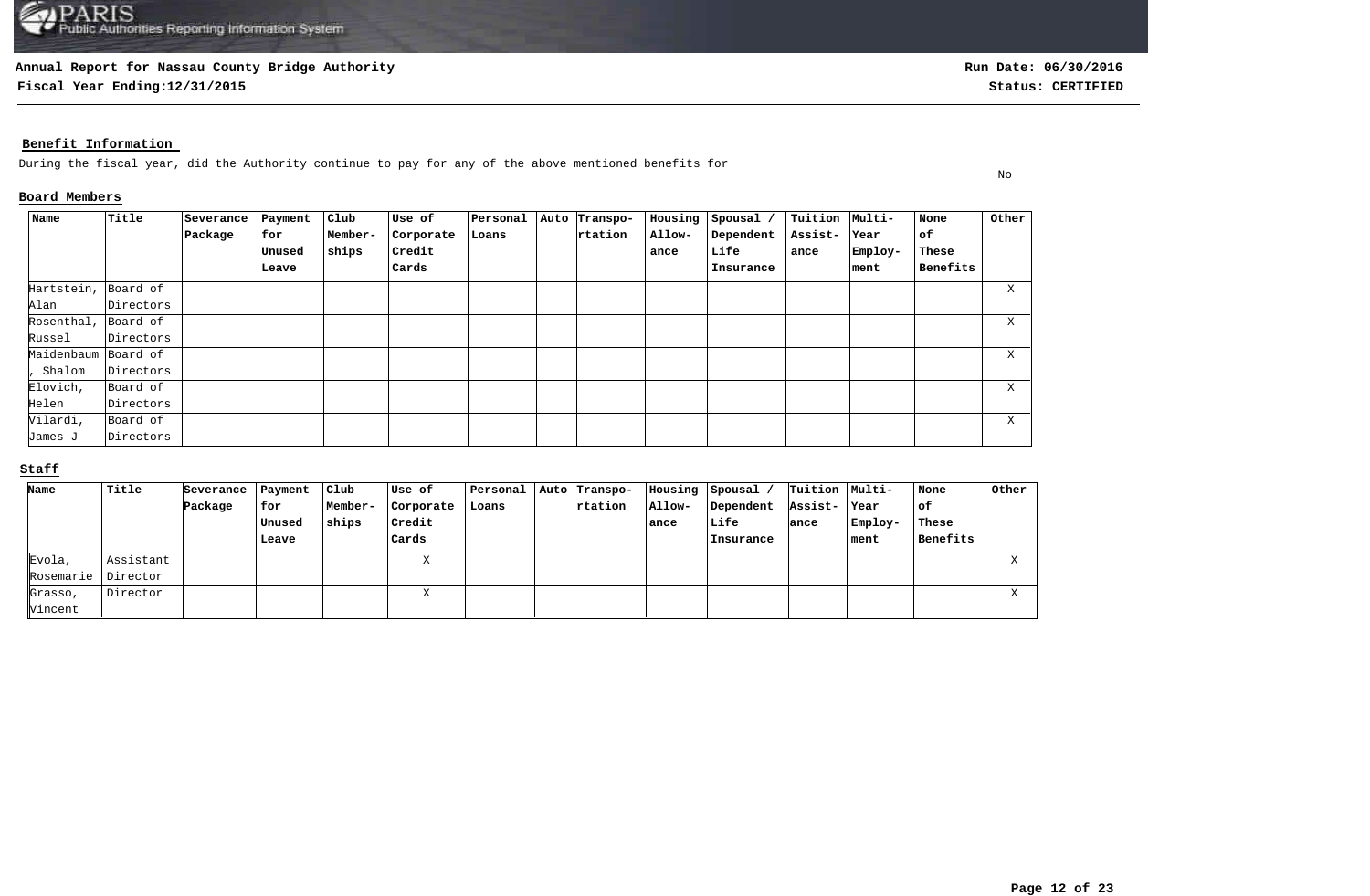### **Annual Report for Nassau County Bridge Authority**

#### **Fiscal Year Ending:12/31/2015 Status: CERTIFIED**

### **Subsidiary/Component Unit Verification**

Is the list of subsidiaries, as assembled by the Office of the State Comptroller, correct? Yes Are there other subsidiaries or component units of the Authority that are active, not included in the PARIS reports submitted by this  $N_{\rm NO}$ 

 **Name of Subsidiary/Component Unit Status Requested Changes** 

### **Subsidiary/Component Unit Creation**

| Name of Subsidiary/Component Unit     |                  | Establishment      | Entity Purpose |                      |  |
|---------------------------------------|------------------|--------------------|----------------|----------------------|--|
|                                       |                  | Date               |                |                      |  |
| Subsidiary/Component Unit Termination |                  |                    |                |                      |  |
| Name of Subsidiary/Component Unit     | Termination Date | Termination Reason |                | Proof of Termination |  |

**No Data has been entered by the Authority for this section in PARIS**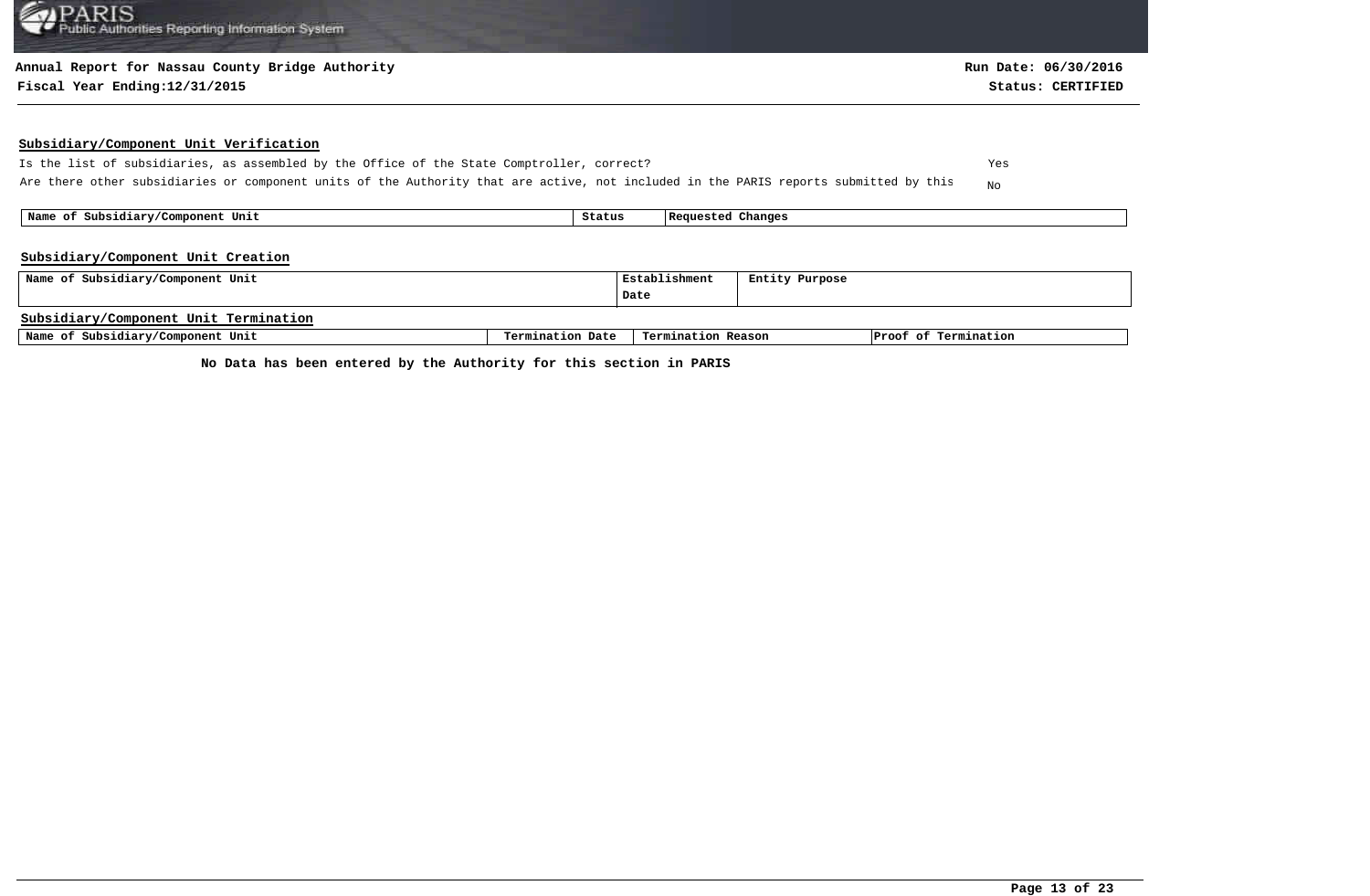**Fiscal Year Ending:12/31/2015 Status: CERTIFIED**

## **Summary Financial Information**

### **SUMMARY STATEMENT OF NET ASSETS**

#### **Assets**

| Current Assets |  |
|----------------|--|
|----------------|--|

| Cash and cash equivalents              | \$11,314,501 |
|----------------------------------------|--------------|
| Investments                            | \$0          |
| Receivables, net                       | \$6,739      |
| Other assets                           | \$47,920     |
| Total Current Assets                   | \$11,369,160 |
| Noncurrent Assets                      |              |
| Restricted cash and investments        | \$5,133,769  |
| Long-term receivables, net             | \$0          |
| Other assets                           | \$80,874     |
| Capital Assets                         |              |
| Land and other nondepreciable property | \$0          |
| Buildings and equipment                | \$53,162,186 |
| Infrastructure                         | \$0          |
| Accumulated depreciation               | \$26,169,434 |
| Net Capital Assets                     | \$26,992,752 |
| Total Noncurrent Assets                | \$32,207,395 |
| Total Assets                           | \$43,576,555 |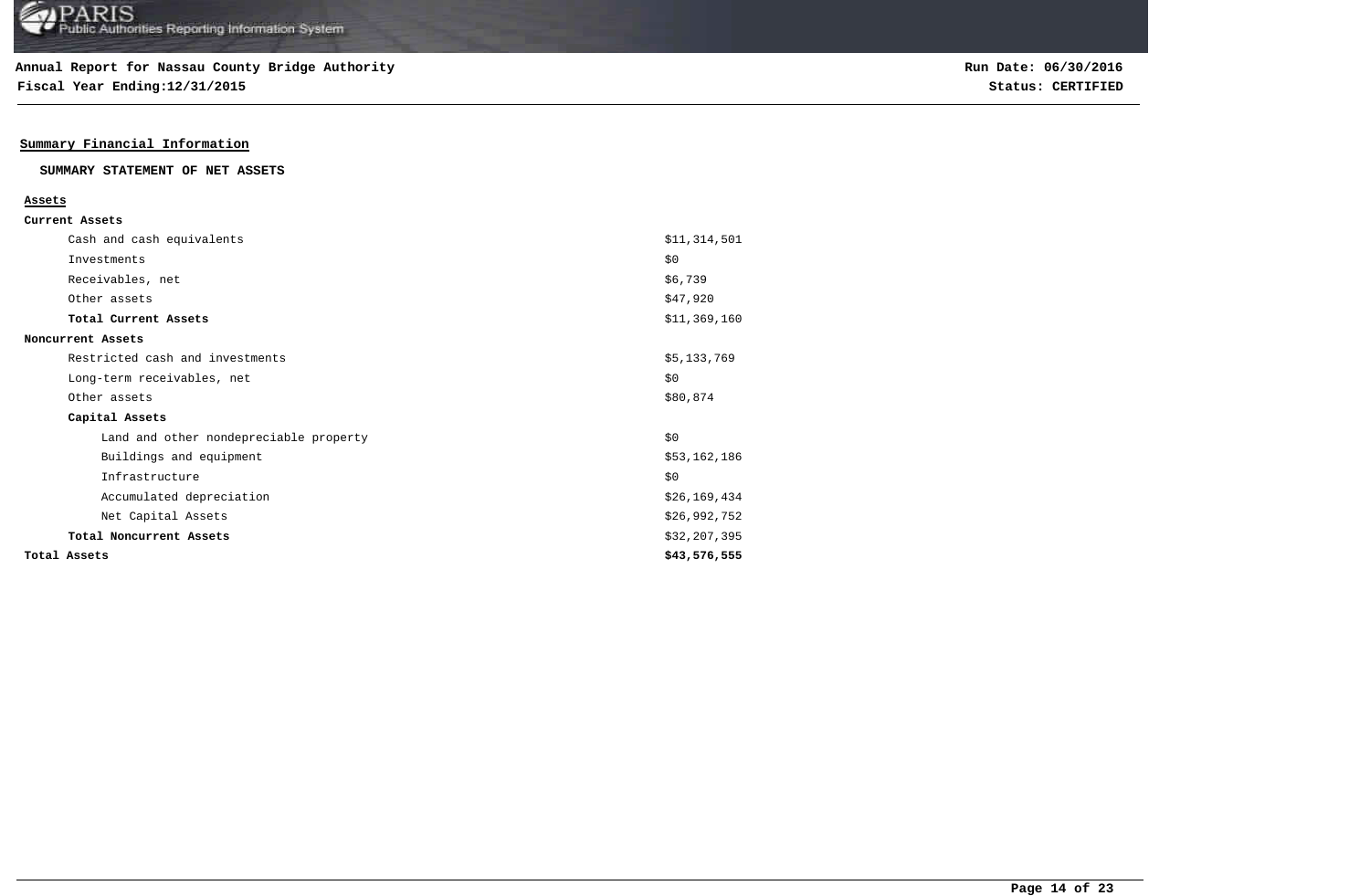**Fiscal Year Ending:12/31/2015 Status: CERTIFIED**

## **Summary Financial Information**

### **SUMMARY STATEMENT OF NET ASSETS**

### **Liabilities**

| Current Liabilities |  |
|---------------------|--|
|---------------------|--|

| Accounts payable                                | \$457,600    |
|-------------------------------------------------|--------------|
| Pension contribution payable                    | \$0          |
| Other post-employment benefits                  | \$0          |
| Accrued liabilities                             | \$52,714     |
| Deferred revenues                               | \$270,230    |
| Bonds and notes payable                         | \$225,000    |
| Other long-term obligations due within one year | \$0          |
| Total Current Liabilities                       | \$1,005,544  |
| Noncurrent Liabilities                          |              |
| Pension contribution payable                    | \$320,407    |
| Other post-employment benefits                  | \$3,184,197  |
| Bonds and notes payable                         | \$9,450,000  |
| Long Term Leases                                | \$0          |
| Other long-term obligations                     | \$420,023    |
| Total Noncurrent Liabilities                    | \$13,374,627 |
| Total Liabilities                               | \$14,380,171 |
| Net Asset (Deficit)                             |              |
| Net Asset                                       |              |
| Invested in capital assets, net of related debt | \$0          |
| Restricted                                      | \$5,133,769  |
| Unrestricted                                    | \$24,062,615 |
| Total Net Assets                                | \$29,196,384 |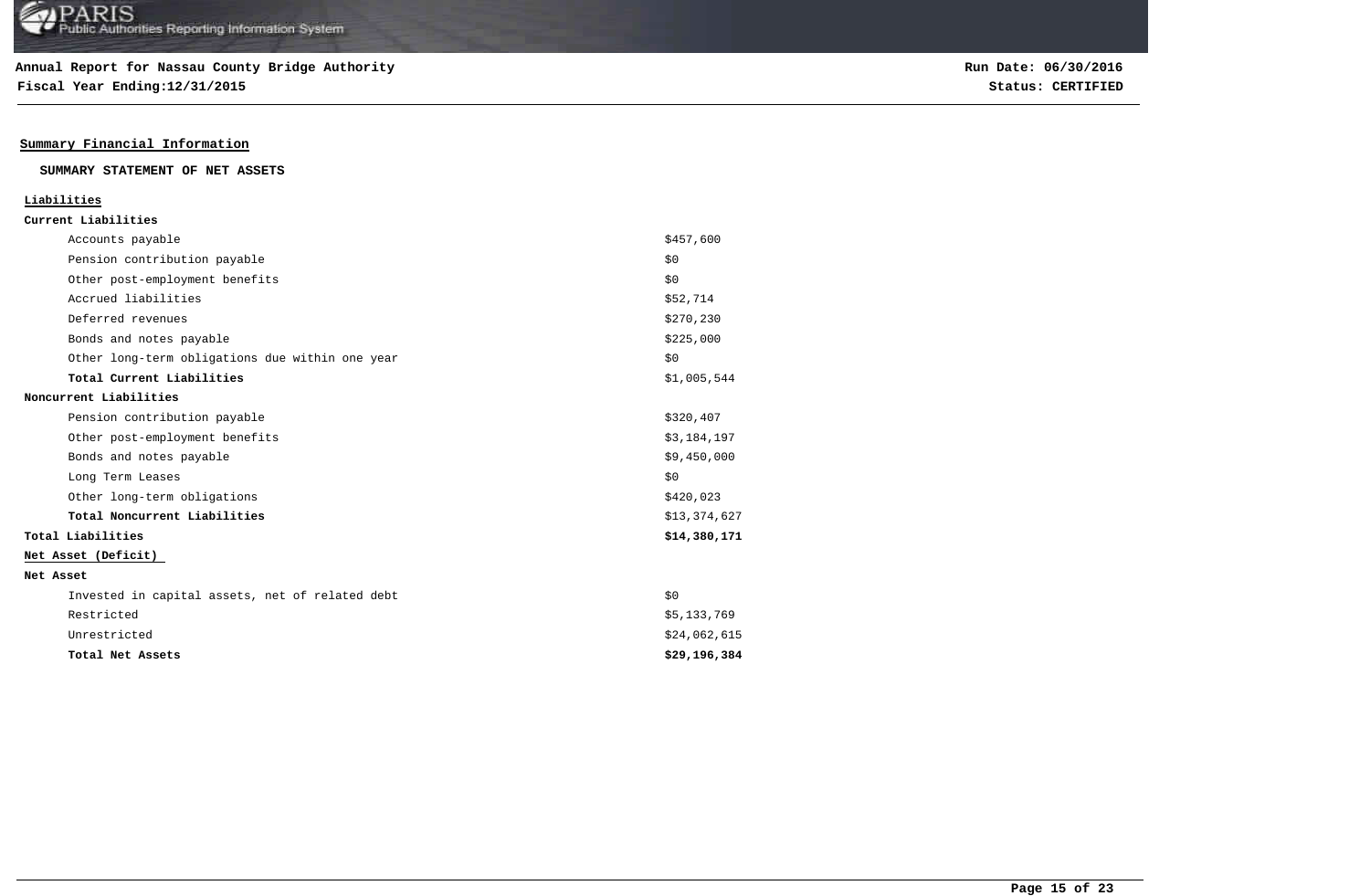## **Annual Report for Nassau County Bridge Authority**

**Fiscal Year Ending:12/31/2015 Status: CERTIFIED**

## **Summary Financial Information**

#### **SUMMARY STATEMENT OF REVENUE, EXPENSES AND CHANGES IN NET ASSETS**

| Operating Revenues              |             |
|---------------------------------|-------------|
| Charges for services            | \$6,534,522 |
| Rental & financing income       | \$0         |
| Other operating revenues        | \$0         |
| Total Operating Revenue         | \$6,534,522 |
| Operating Expenses              |             |
| Salaries and wages              | \$1,968,309 |
| Other employee benefits         | \$1,363,733 |
| Professional services contracts | \$153,078   |
| Supplies and materials          | \$70,514    |
| Depreciation & amortization     | \$1,811,494 |
| Other operating expenses        | \$666, 410  |
| Total Operating Expenses        | \$6,033,538 |
| Operating Income (Loss)         | \$500,984   |
| Nonoperating Revenues           |             |
| Investment earnings             | \$23,226    |
| State subsidies/grants          | \$0         |
| Federal subsidies/grants        | \$0         |
| Municipal subsidies/grants      | \$0         |
| Public authority subsidies      | \$0         |
| Other nonoperating revenues     | \$128,346   |
| Total Nonoperating Revenue      | \$151,572   |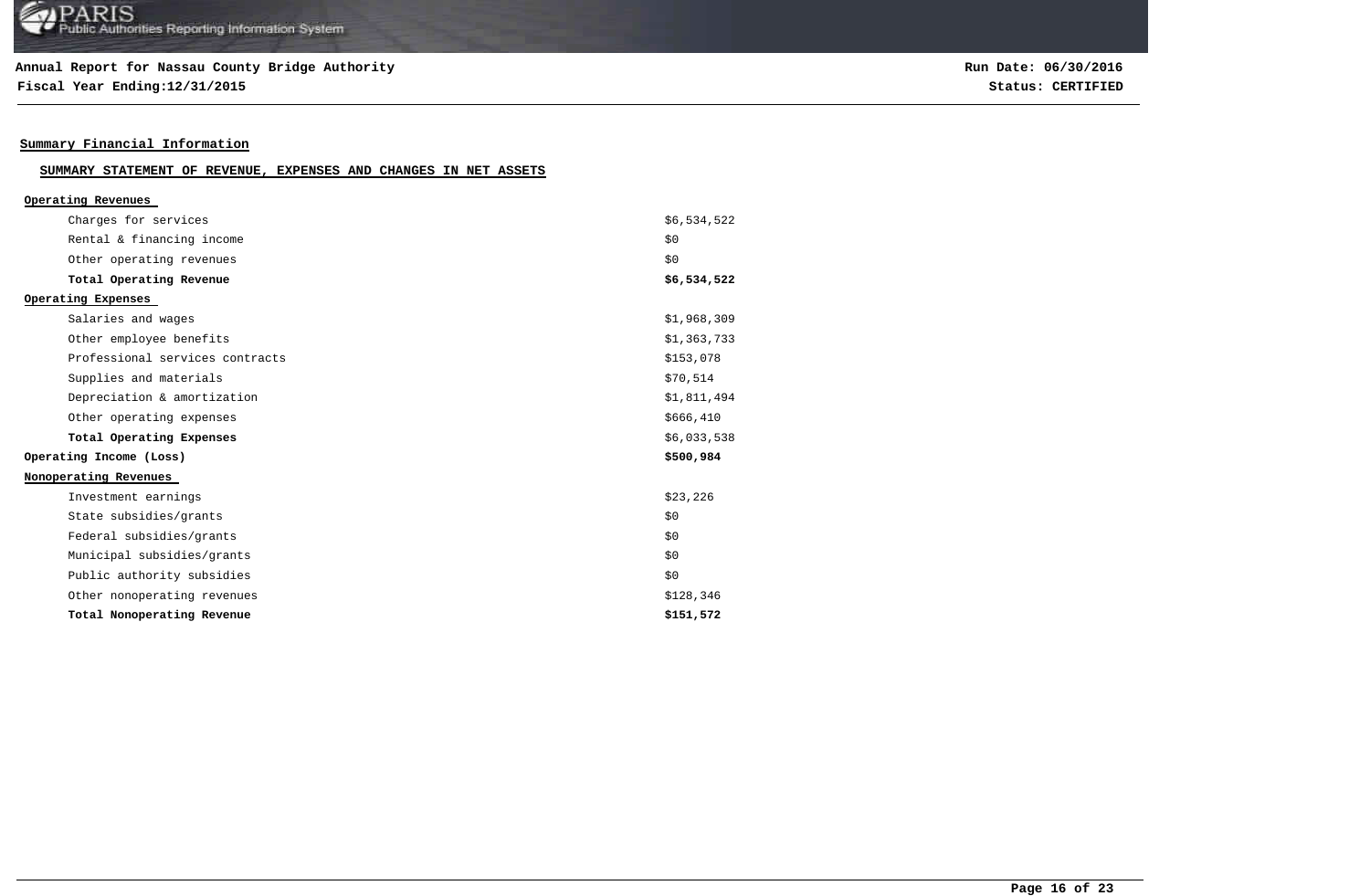**Fiscal Year Ending:12/31/2015 Status: CERTIFIED**

## **Summary Financial Information**

#### **SUMMARY STATEMENT OF REVENUE, EXPENSES AND CHANGES IN NET ASSETS**

### **Nonoperating Expenses**

| Interest and other financing charges   | \$452,450    |
|----------------------------------------|--------------|
| Subsidies to other public authorities  | \$0          |
| Grants and donations                   | \$0          |
| Other nonoperating expenses            | \$0          |
| Total Nonoperating Expenses            | \$452,450    |
| Income (Loss) Before Contributions     | \$200,106    |
| Capital Contributions                  | \$0          |
| Change in net assets                   | \$200,106    |
| Net assets (deficit) beginning of year | \$29,316,688 |
| Other net assets changes               | (\$320,410)  |
| Net assets (deficit) at end of year    | \$29,196,384 |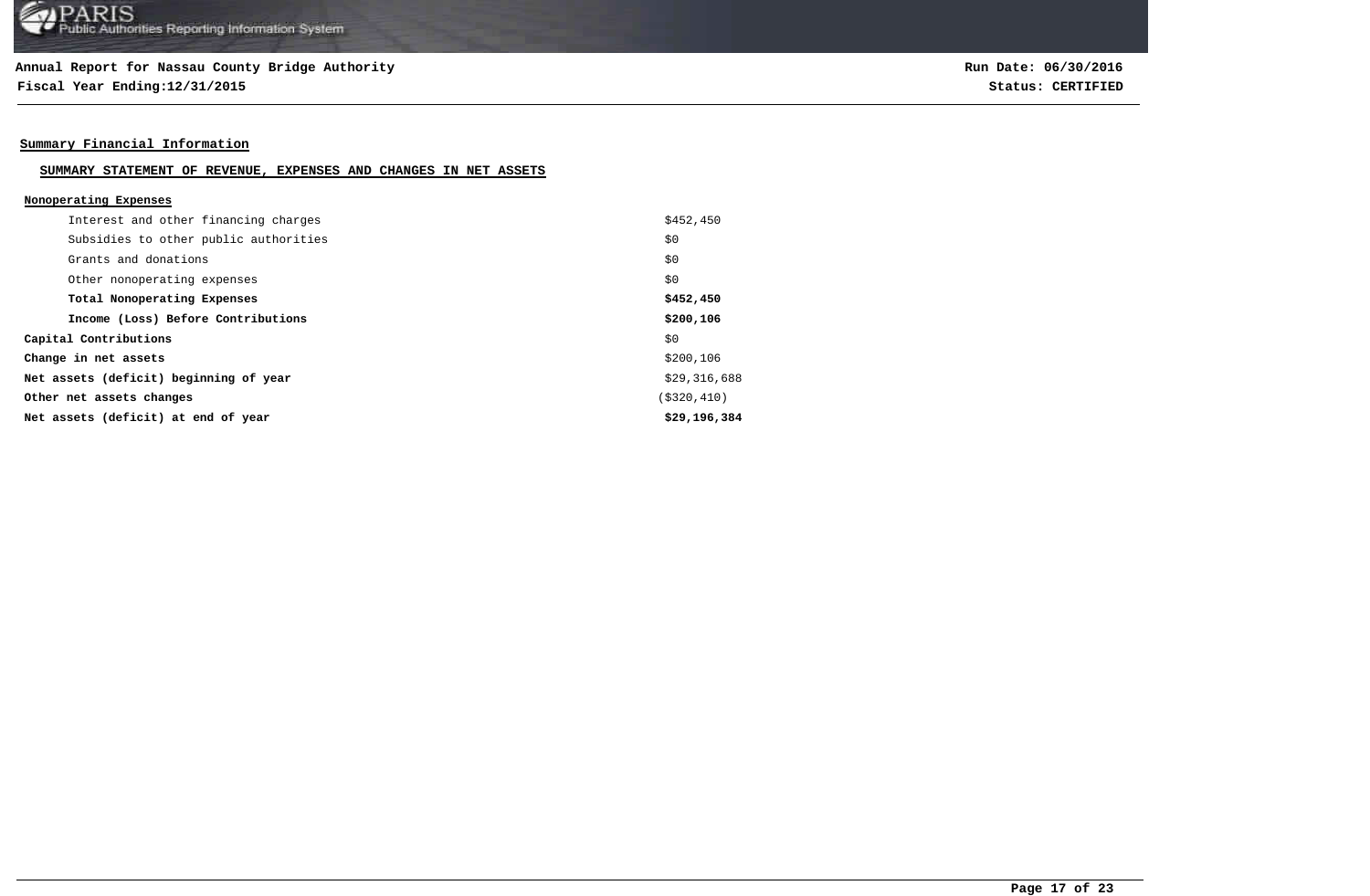# **Fiscal Year Ending:12/31/2015 Status: CERTIFIED**

### **Current Debt**

| Question                                                                                                          | Response |
|-------------------------------------------------------------------------------------------------------------------|----------|
| 1. Did the Authority have any outstanding debt, including conduit debt, at any point during the reporting period? | Yes      |
| 2. If yes, has the Authority issued any debt during the reporting period?                                         | No       |

## **New Debt Issuances List by Type of Debt and Program**

**No Data has been entered by the Authority for this section in PARIS**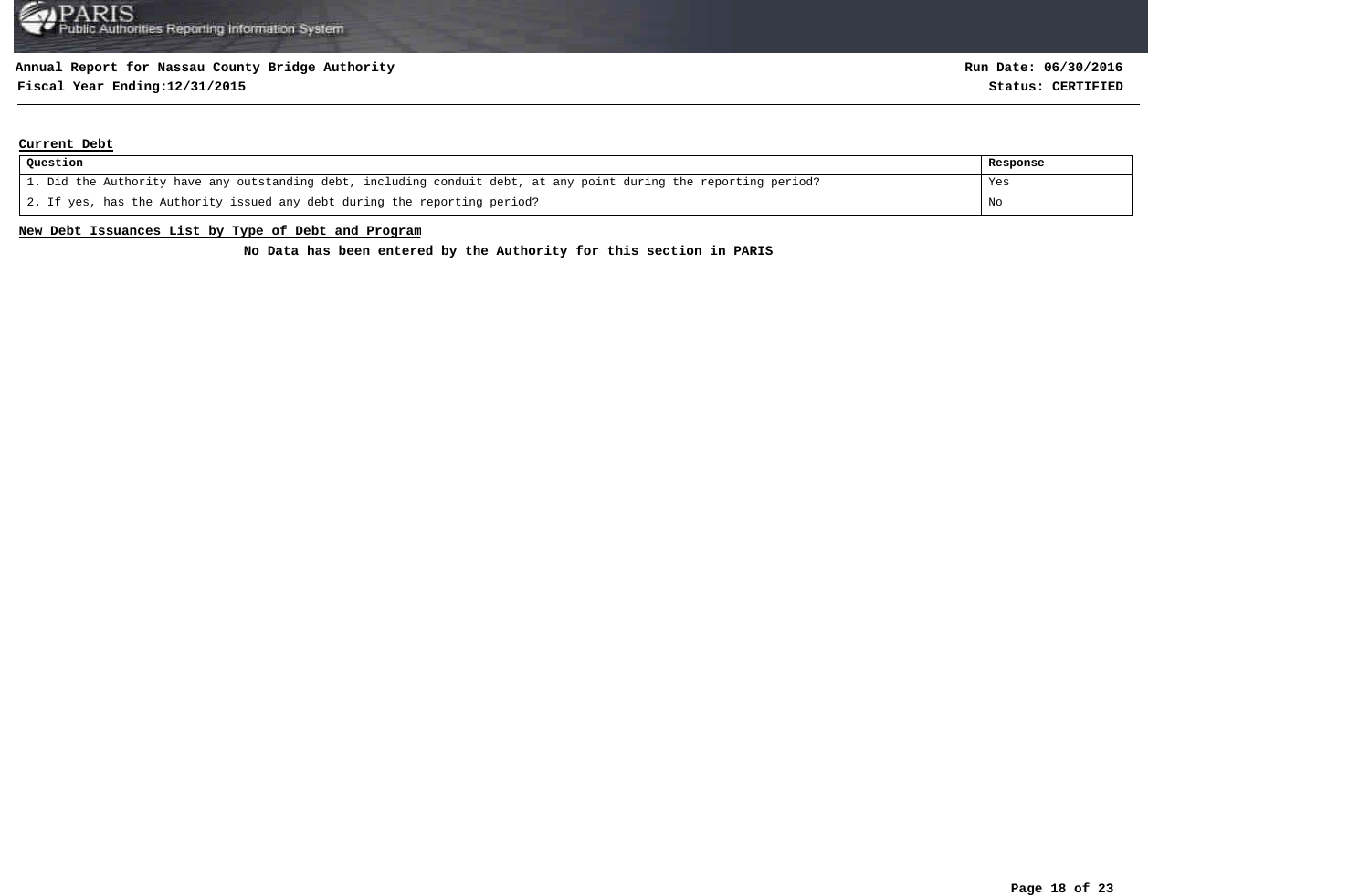## **Annual Report for Nassau County Bridge Authority**

**Fiscal Year Ending:12/31/2015 Status: CERTIFIED**

## **Schedule of Authority Debt**

| Type of Debt                             | Statutory                   | Outstanding Start | New Debt  | Debt Retired | Outstanding      |
|------------------------------------------|-----------------------------|-------------------|-----------|--------------|------------------|
|                                          | Authorization               | of Fiscal Year    | Issuances | (\$)         | End of           |
|                                          | $(\boldsymbol{\mathsf{S}})$ | (\$)              | (\$)      |              | Fiscal Year (\$) |
| State Obligation                         |                             |                   |           |              |                  |
| State Guaranteed                         |                             |                   |           |              |                  |
| State Supported                          |                             |                   |           |              |                  |
| State Contingent Obligation              |                             |                   |           |              |                  |
| State Moral Obligation                   |                             |                   |           |              |                  |
| Other State Funded                       |                             |                   |           |              |                  |
| Authority Obligation                     |                             |                   |           |              |                  |
| General Obligation                       | 0.00                        | 9,895,000.00      | 0.00      | 220,000.00   | 9,675,000.00     |
| Revenue                                  |                             |                   |           |              |                  |
| Other Non-State Funded                   |                             |                   |           |              |                  |
| Conduit                                  |                             |                   |           |              |                  |
| Conduit Debt                             |                             |                   |           |              |                  |
| Conduit Debt - Pilot Increment Financing |                             |                   |           |              |                  |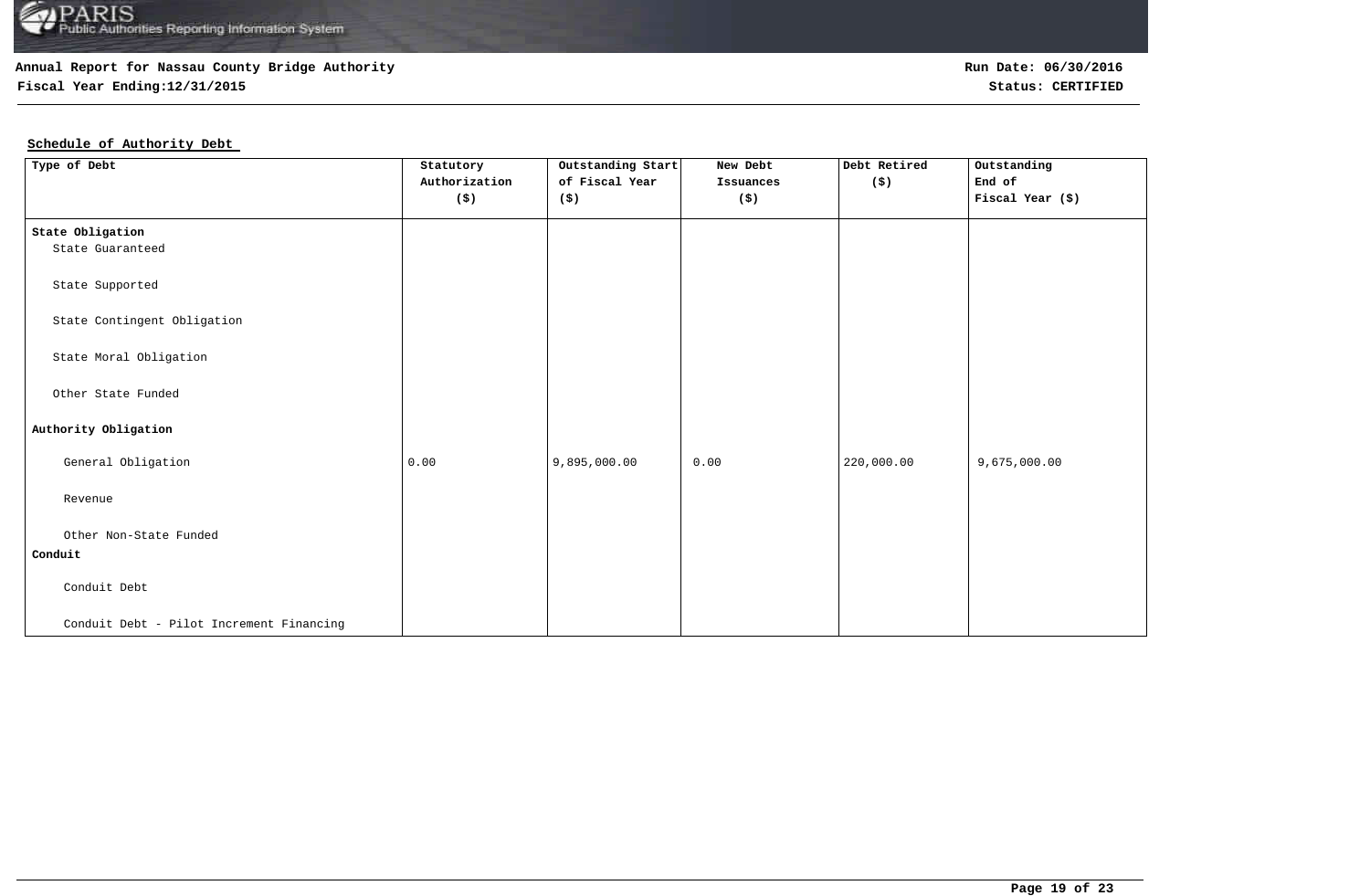

**Annual Report for Nassau County Bridge Authority Fiscal Year Ending:12/31/2015 Status: CERTIFIED**

**Run Date: 06/30/2016**

**Real Property Acquisition/Disposal List** 

**This Authority has indicated that it had no real property acquisitions or disposals during the reporting period.**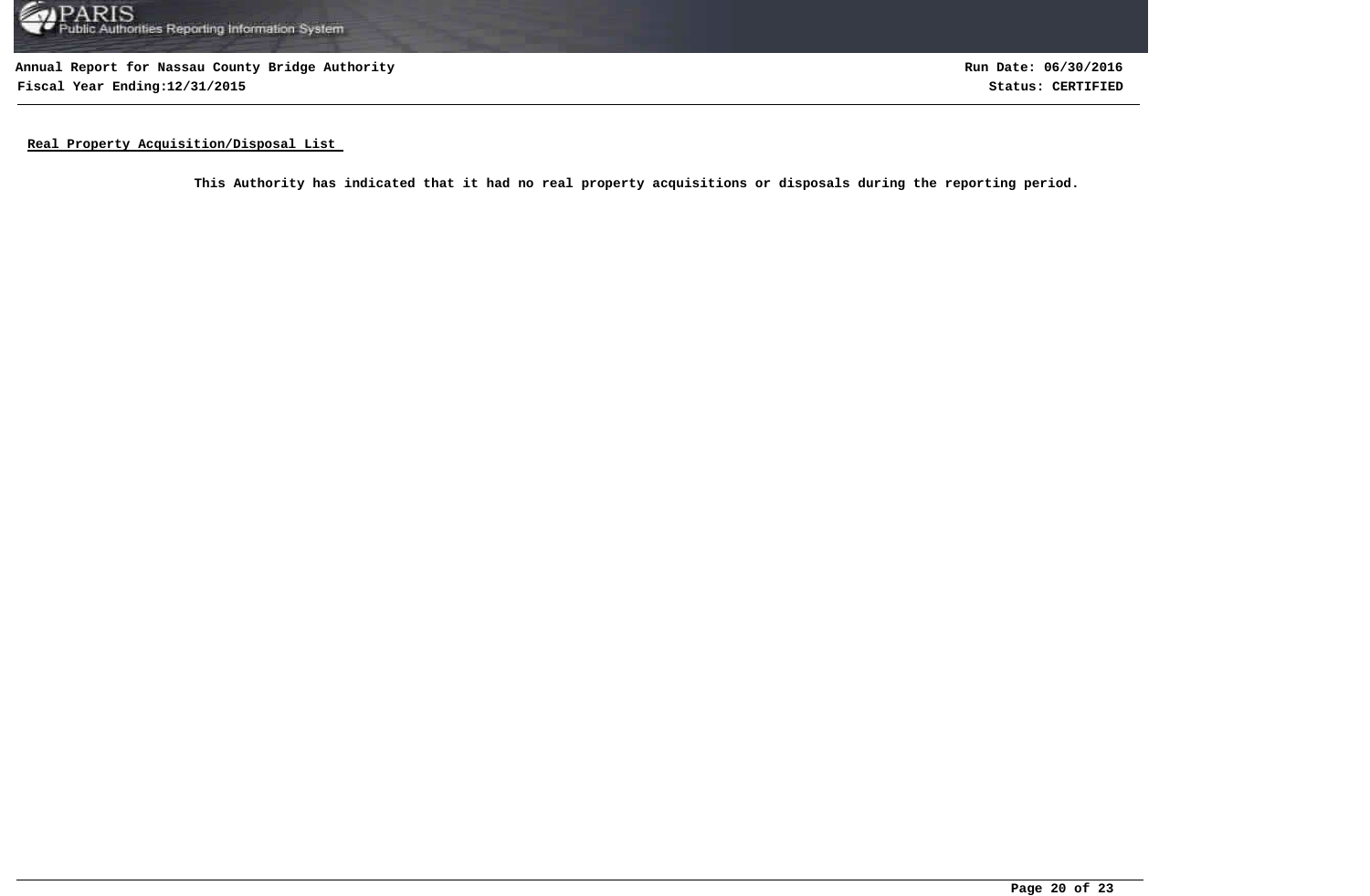

**Fiscal Year Ending:12/31/2015 Status: CERTIFIED Run Date: 06/30/2016**

**Personal Property** 

This Authority has indicated that it had no personal property disposals during the reporting period.<br>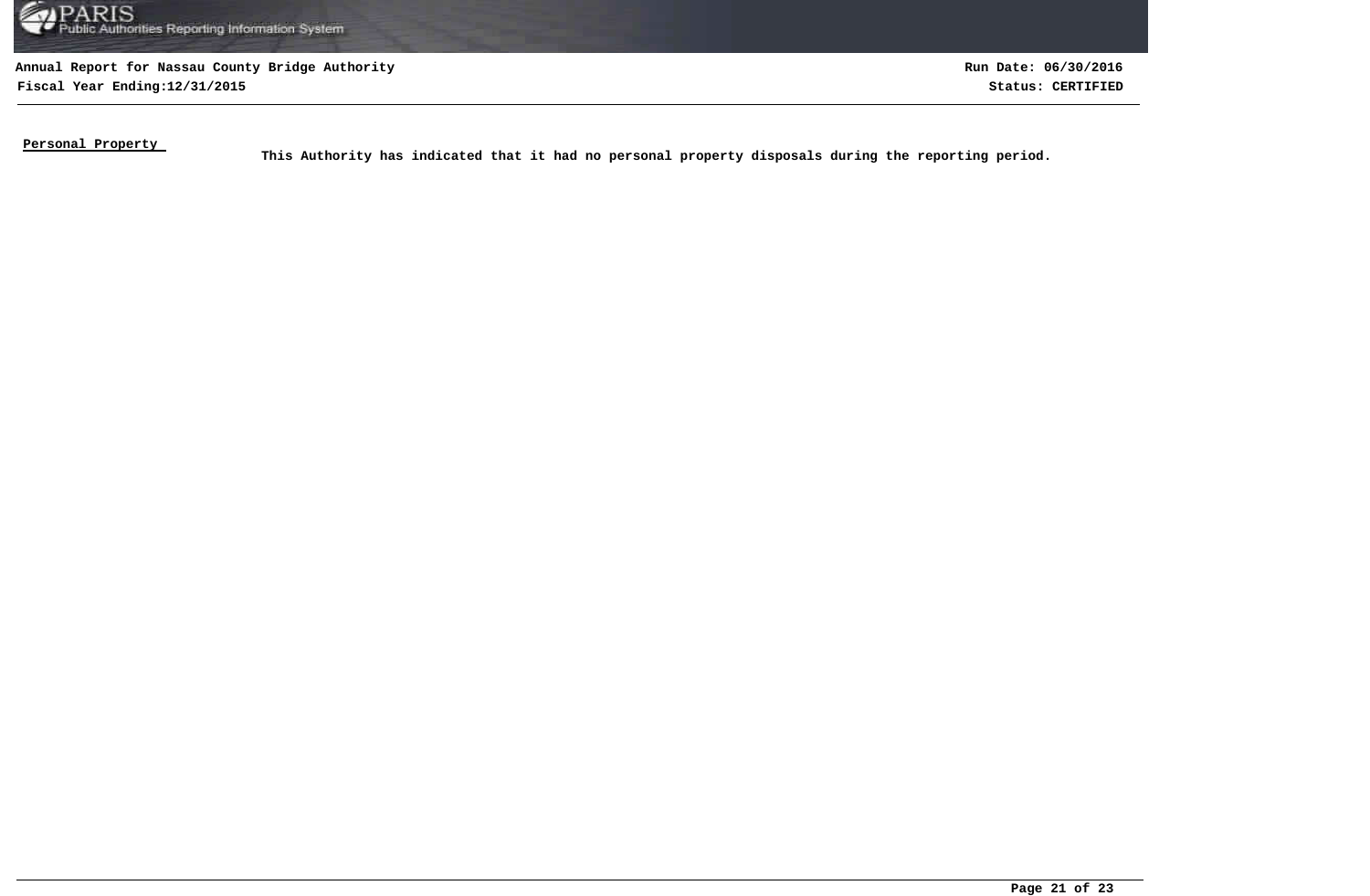## **Annual Report for Nassau County Bridge Authority**

## **Fiscal Year Ending:12/31/2015 Status: CERTIFIED**

### **Property Documents**

| Question                                                                             | Response | URL (if applicable) |
|--------------------------------------------------------------------------------------|----------|---------------------|
| 1. In accordance with Section 2896(3) of PAL, the Authority is required to prepare a | No       |                     |
| report at least annually of all real property of the Authority. Has this report been |          |                     |
| prepared?                                                                            |          |                     |
| 2. Has the Authority prepared policies, procedures, or guidelines regarding the use, | Yes      | www.ncbaabb.com     |
| awarding, monitoring, and reporting of contracts for the acquisition and disposal of |          |                     |
| property?                                                                            |          |                     |
| 3. In accordance with Section 2896(1) of PAL, has the Authority named a contracting  | Yes      |                     |
| officer who shall be responsible for the Authority's compliance with and enforcement |          |                     |
| of such quidelines?                                                                  |          |                     |

**No Data has been entered by the Authority for this section in PARIS**